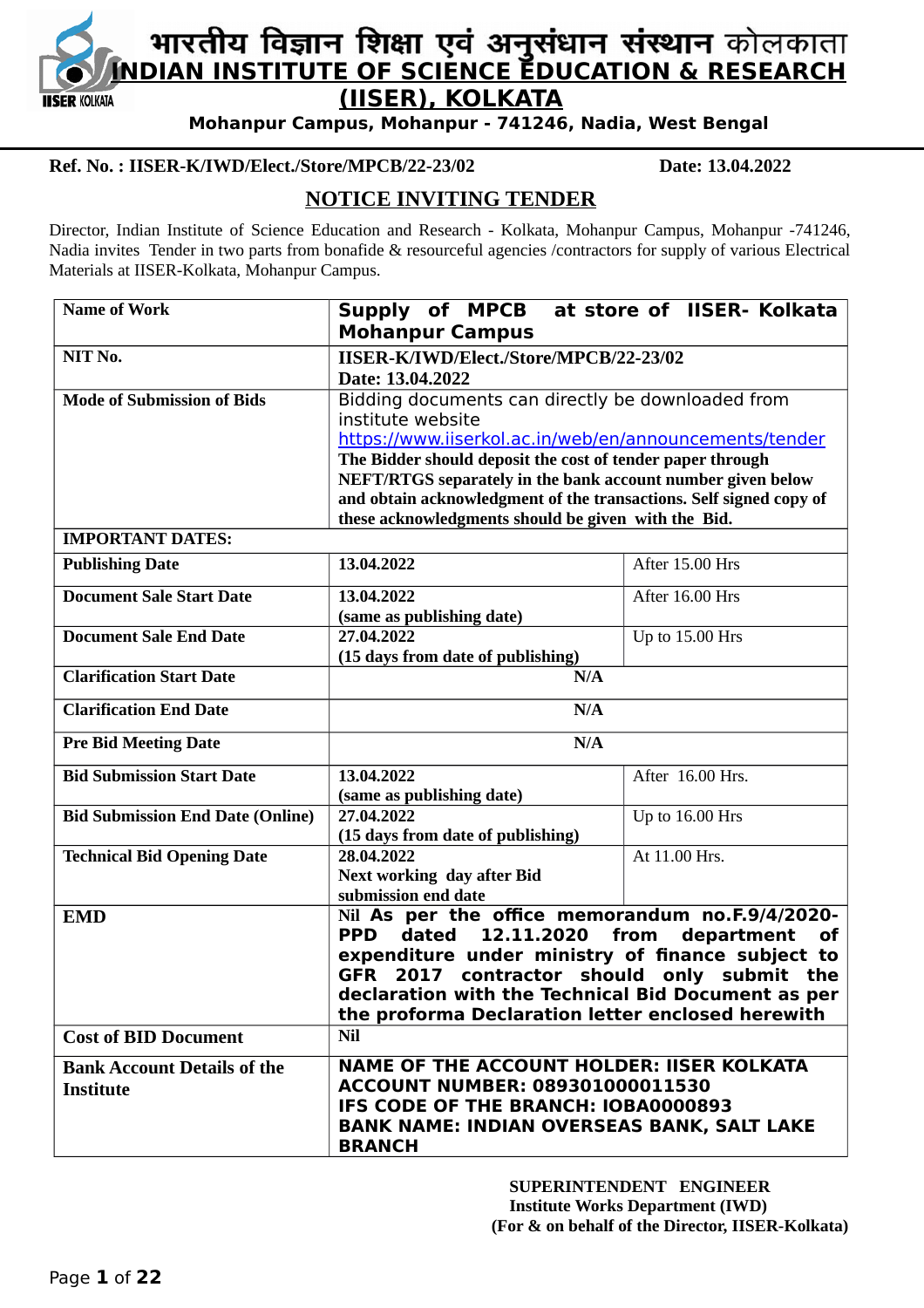

# **Notice Inviting Tender for . Supply of MPCB at store of IISER- Kolkata Mohanpur Campus**

Director, Indian Institute of Science Education and Research - Kolkata, Mohanpur Campus, Mohanpur -741246, Nadia invites Tender in two parts from bonafide & resourceful agencies /contractors for **Supply** of MPCB at store of IISER- Kolkata Mohanpur Campus Details of terms and conditions are as below:

#### **PREQUALIFICATION CRITERIA**

- **1.** The bidder firm should be a Proprietor/Partnership/Pvt. Ltd company incorporated in India & should have well experience in electrical installation works /supply of electrical switchgear item in reputed Organizations, Central Govt. Autonomous Intuitions, Central public sector undertaking, IITs, IIMs, NITs etc.
- **2.** The contractor should have successfully completed similar electrical works in the preceding 03 calendar years (i.e. 2020-21, 2019-20, and 2018-19) prior to tender opening up to last day of the month previous to the one in which the tenders are invited.
	- **a.** Three similar completed work each costing not less than Rs 50,000.00

Or

**b.** Two similar completed work each costing not less than Rs. 65000.00

Or

**c.** One similar completed work costing not less than Rs. 1 .00 lakh

Client Work/Purchase Order/completion certificate must be submitted for certification of the capacity.

- **3.** Bidder must have a turnover of minimum of Rs. 1.00 Lakh continuously in the last 03 preceding audited financial years (i.e. 2020-21, 2019-20, and 2018-19).Bidder must submit the documentary proof in the form of Audited Profit & Loss Account and Balance Sheets duly certified by chartered accountant.
- **4.** The supplier at the time of bidding shall provide self-certification that the items quoted for meets the local content equal to more than 50% and shall give details of the location(s) at which the local value addition is made as per Order no:- P.-45021/2/2017 PP(BE-II) dated 04-06-2020 of DPIIT, Ministry of Commerce and Industry, Govt. of India, and Order No:- F. No. 33(1)/2017-IPHW,Ministry of Electronics and Information Technology, Govt. of India as per Annexure V of Technical Bid Document
- **5.** The contractor / Supplier must have valid Trade License issued by state administration of the state in which the contractor is working.
- **6.** The contactor / Supplier should have valid registration with all Statutory Authorities such as Registrar of firms, GST issued by competent authority.
- **7.** The contractor should submit documentary evidence in support of fulfilling eligibility criteria mentioned above.

#### **Procedure for submission of Bids:**

The complete tender may be sent by post to the above mentioned address captioned "**Supply of MPCB at store of IISER-Kolkata, Mohanpur Campus.**.". The envelope should be addressed to **The Superintendent Engineer (IWD)**. The sealed tender documents should be reached to "**Dispatch section, C V Raman AAC bldg., Mohanpur-741252, Indian Institute of Science Education and Research Kolkata** "office on or before schedule date and time.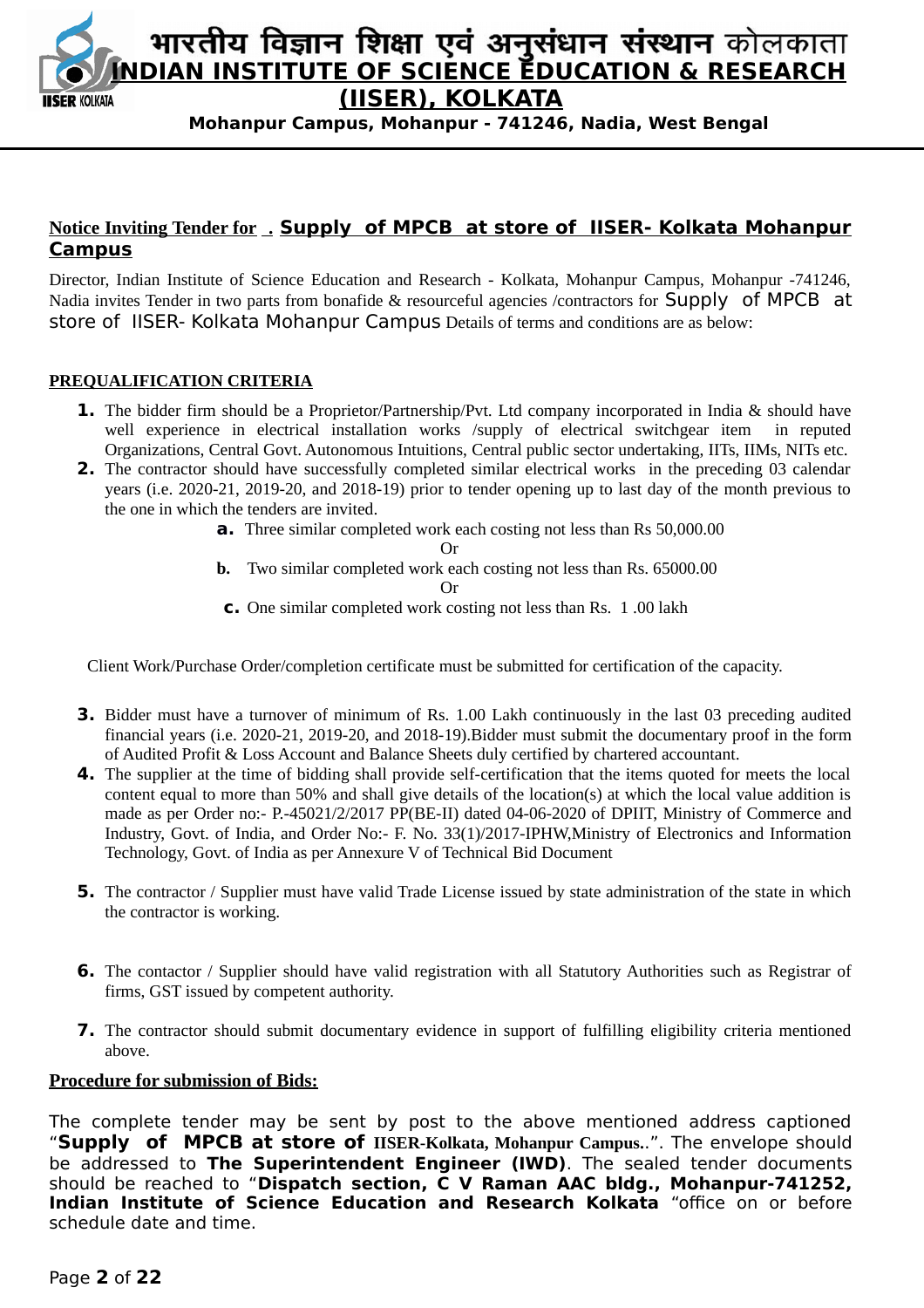

1) Bidder should submit the bid in time i.e. on or before the bid submission time. Bidder will be responsible for any delay due to other issues.

2) The bidder has to sign and attach the required bid documents one by one as indicated in the tender document.



#### **EMD**

As per the office memorandum no.F.9/4/2020-PPD dated 12.11.2020 from department of expenditure under ministry of finance **the bidders need not required to deposit the EMD** 

However as per GFR 2017 contractor should only submit the declaration with the Technical Bid Document as per the proforma **Declaration letter** enclosed herewith. If the vendors withdraw/modify in bids during the bidding process the vendor will be suspended/debarred form participating in any tendering process for a period of One year from the date of issuance of suspension order.

**4) The bidders are advised to take into account the amendments/Corrigendum published time to time before submission of their bids against this tender. If any bidder has already submitted his/her bid, then he/she may resubmit his/her bid taking into account amendments/Corrigendum.**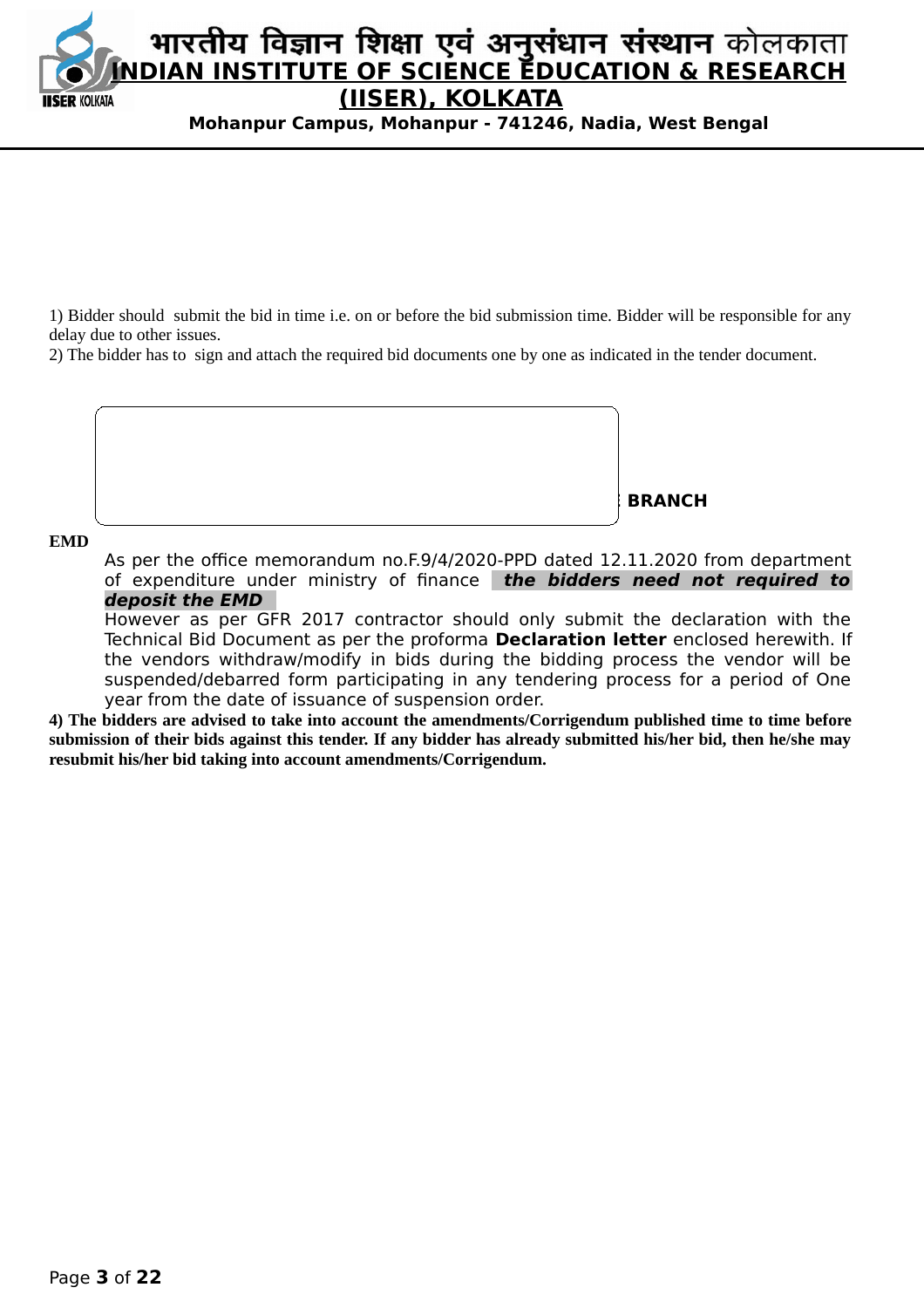

#### **The bids (complete in all respect) must be submitted in Two Parts (Technical and Financial bids) as explained below**

| <b>PART 1: Technical BID</b>                                                                                                                                                                                                                                                                                                                    | <b>PART II : Commercial BID</b>                                                                                                                                           |  |  |  |
|-------------------------------------------------------------------------------------------------------------------------------------------------------------------------------------------------------------------------------------------------------------------------------------------------------------------------------------------------|---------------------------------------------------------------------------------------------------------------------------------------------------------------------------|--|--|--|
| The Technical Bid shall contain the following documents:                                                                                                                                                                                                                                                                                        | The Commercial Bid shall contain the following                                                                                                                            |  |  |  |
| Bids must be accompanied by self signed Declaration<br>letter for exemption of EMD on Letter Head as<br>specified above.<br>> Supporting documents as stated in the pre-<br>qualification Criteria (Sl. No. 1 to 6) in *.pdf format.                                                                                                            | documents:<br>Price Bid/ Schedule of Quantities as per<br>➤<br>format enclosed with the tender document.<br>(Annexure-VII) and<br><b>BOQ Format (Annexure- VIII)</b><br>➤ |  |  |  |
| ≻<br>Each page of the Tender documents, Terms &<br>conditions and Annexure- I, II, III, IV, WVI as<br>per enclosed proforma along with the Tender duly<br>filled & signed (except the Price BID Format) by<br>the person/persons on behalf of the organization<br>having necessary authorization/Power of Attorney to<br>do so to be submitted. |                                                                                                                                                                           |  |  |  |
| ⋗<br>Please note that the documents submitted with<br>technical bid shall not contain any indication of<br>price/rate/charges in Part-I of the tender.                                                                                                                                                                                          |                                                                                                                                                                           |  |  |  |

#### **TERMS & CONDITIONS:**

#### **GENERAL SPECIFICATION**

All electrical Supplies should strictly follow the prescribed Specification, quantity, quality and Indian Standards supported by relevant test and warranty certificates. Failing which the materials will not be accepted. The decision of Engineer in Charge in this regard is final and bound to the supplier.

#### **TECHNICAL SPECIFICATION FOR ELECTRICAL WORK**

#### **SCOPE**

This specification covers supply of materials in good condition having specified quality and quantity to the electrical store at IISER Kolkata Mohanpur Campus strictly as per the BOQ. However competent authority of IISER-Kolkata reserves all the right for addition/deletion/alteration/deviation of any of the item(s) in the schedule of quantity without any prior notice to the tenderer.

#### **MATERIALS**

Page **4** of **22**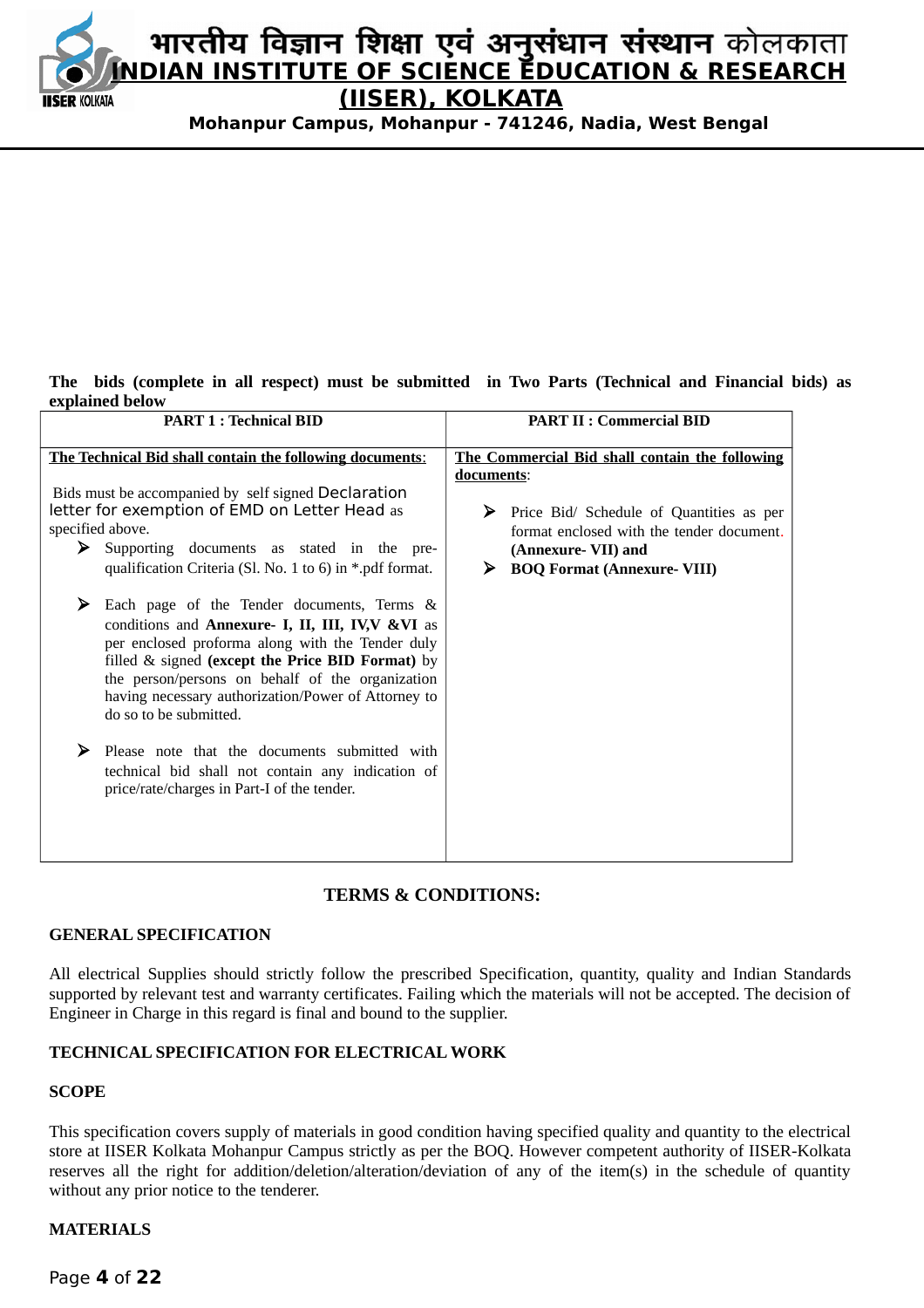

# भारतीय विज्ञान शिक्षा एवं अनुसंधान संस्थान कोलकाता **INDIAN INSTITUTE OF SCIENCE EDUCATION & RESEARCH (IISER), KOLKATA**

# **Mohanpur Campus, Mohanpur - 741246, Nadia, West Bengal**

Materials shall be of the approved make & quality. A list of materials of approved brand and manufacturer is indicated in the annexure. If the list of materials mentioned above stipulates two or more or alternative brands/makes of any product, the decision as to which brand/make shall be used in the work shall be taken by the Institute and the contractor shall provide the brand/make so selected without any extra cost.

In case, materials are required to be obtained from any manufacturer other than those listed on account of non availability then prior approval from Institute will be necessary, supported by relevant test certificates qualifying the required standard. Further tests as directed by the Engineer-In-Charge shall also be carried out by the contractor at their own cost, if required.

Contractor shall obtain approval from the Institute of sample of all materials before placing order and the approved sample shall be carefully preserved on the display board in an appropriate manner at the site office for verification by the Engineer-In-Charge.

For standard bought out items, the sizes manufactured by the firms listed shall prevail when there is discrepancy in the sizes mentioned in the schedule without any financial adjustment.

## **SPECIFICATIONS**

Unless specifically mentioned otherwise, all applicable codes and standards published by the Bureau of Indian Standard and all other such publication as may be published by them after supply starts, shall govern in respect of design, workmanship, quality and properties of material and method of testing.

## **APPROVAL OF SAMPLE MODEL MAKE OF MPCB :**

 The supplied MPCB shall be one of the approved models out of list of manufacturers/ brands/ makes given in the Tender Documents. The Contractor shall submit TDS/samples/ specimens out of approved makes of materials/ products to the Engineer-In-Charge for prior approval. In exceptional circumstances Engineer-In-Charge may allow alternate equivalent makes/ brands of MPCBs at his sole discretion. The final choice of brand/ make shall remain with the Engineer-In-Charge, whose decision in this matter shall be final and binding and nothing extra on this account shall be payable to the Contractor.

 In case of variance in BIS Specifications from approved products/ makes specification, the specification of approved product/ make shall prevail for which nothing shall be paid extra to the Contractor.

 Samples of all materials to be supplied by the contractor shall have to be approved by the Engineer-in-charge and checking the quality of such materials shall have to be done by the concerned Engineer-in-charge prior to make complete supply.

# **Quality:**

 All materials should have the good quality as per the specification. Damage / Broken / Old stock materials will not be accepted. The decision of Engineer in Charge is final in this regard and bound to the supplier.

#### **Quantity**:

It is mandatory to supply all the items as per specified quantity only. Incomplete and shortfall of quantity of items will not be considered. The decision of the competent authority is final in this regard. Before submitting the tender the bidder should confident enough about the availability and supply of all the items within stipulated time. The quality and quantity of the materials will be checked at the time of supply. Necessary test and warranty certificates are to be submitted at the time of supply.

# **General Terms and Conditions**:

The bidders are requested to read the instructions carefully before submitting the tender. The tender will be not be accepted without notice for the bidders who does not fulfill the eligibility criteria and do not have sufficient documents that are asked for.

It is mandatory to quote and supply all the items with stipulated quality and quantity.

**The tender is valid for 45 Days from the date of publication in the Institute Website.**

Conditional Tender will summarily rejected without notice.

IISER Kolkata reserves the right to accept / reject any or all the tenders without assigning any reason thereof.

# Page **5** of **22**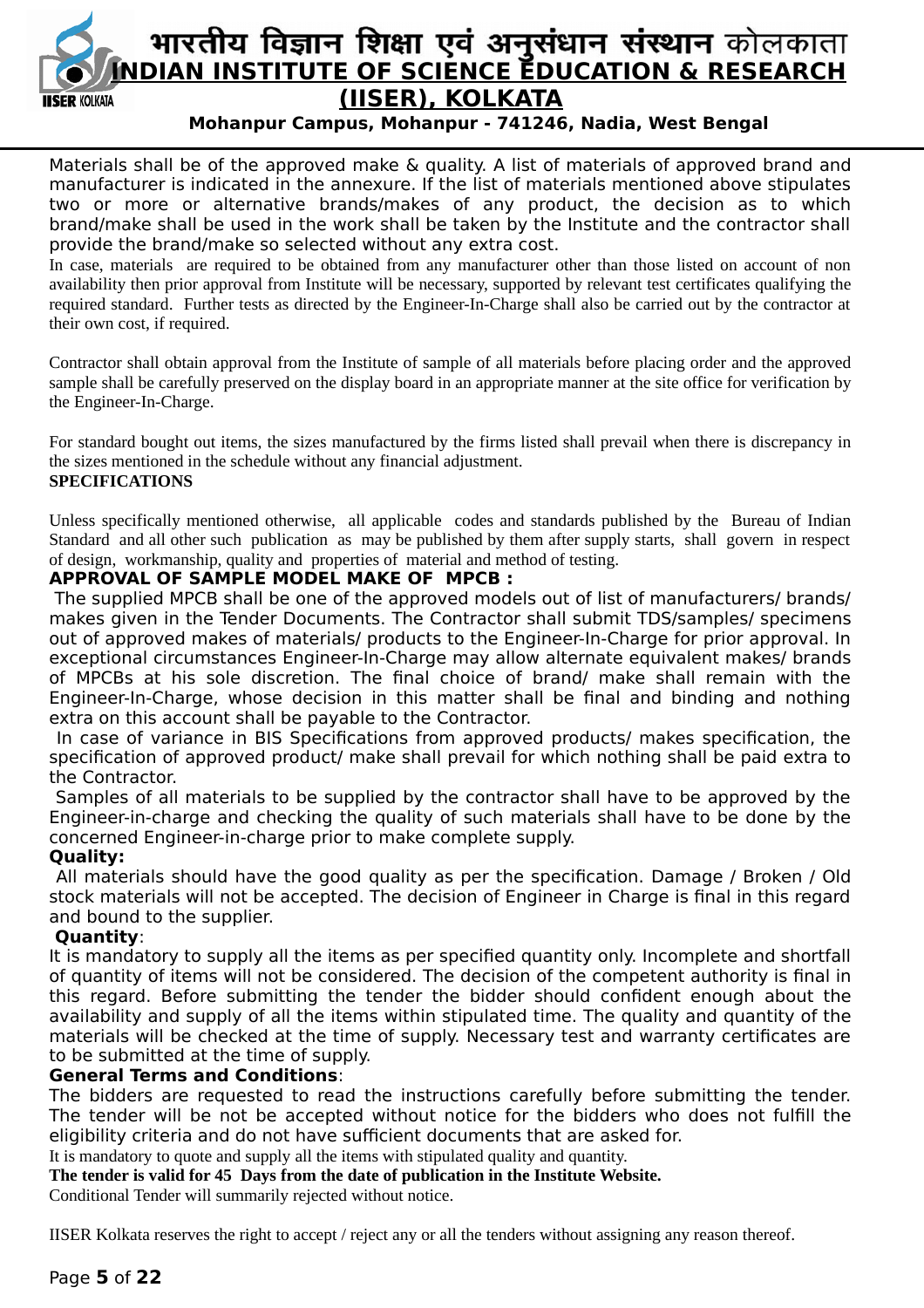

Abnormal rates (less / high) will not be considered. IISER Kolkata reserves the right to award the contract to the supplier having a justified rates only. In this regard it is not mandatory to award the contract to the lowest bidder only. The decision of the tender committee is final in this regard and bound to the contractor.

Incomplete tender will not be considered.

IISER Kolkata reserves the right to verify , scrutiny & cross checking of all the documents & credentials for authentication , that are submitted by the bidders in support of eligibility and qualification for consideration in bidding process.

The priced bid will be opened only for those bidders who will be qualified in the Technical Bid.

The rate should contain all applicable taxes and transportation charges of the materials upto IISER Kolkata Mohanpur Campus.

#### **TESTING:**

The materials will be tested at the time of delivery at IISER Kolkata store before accepting. Necessary factory test certificates and batch & serial no of the items is to be verified.

#### **PREAMBLE TO THE SCHEDULE OF WORK**

The successful tenderer shall carefully go through the Clauses of Invitation to Tender, Specification, BOQ and shall include in his rates any sum he may consider necessary to cover the fulfillment of the various clauses contained therein. Unit prices stated in the schedule of item against the item of work shall be inclusive of all applicable taxes and transportation charges consumables necessary to complete the said work within the contemplation of the contract. Beyond the unit prices no extra amount will be paid for incidental contingent work and materials.

The quantities mentioned in the schedule of work are probable quantities and it must be clearly understood that the contract is not a lump sum contract, that the probable quantities, the value of the entire tender are only indicative and Institute does not in any way assure the tenderer or guarantee that the actual quantity of work would correspond to the probable quantities in the tender. IISER-K reserves the right to increase/exclude any of the Schedule items on reasons of the rates not being reasonable or subsequent change in requirement during supply.

#### **Rates:**

The rates quoted by the Contractor shall include for supplying of materials applicable taxes, transportation charges necessary for completing the work in the best and most workmanship like manner to the satisfaction of the Institute and for maintaining the same. The rates shall be complete in all respects also including cost of materials, labour, supervision, tools and plant, transport, sales and other taxes royalties, duties and materials, contingencies, breakage, wastage, sundries, scaffoldings, etc., on the basis of works contract. The rates quoted shall include all taxes, duties, transport, **GST** or any other levies applicable under the statute including comprehensive warranty obligation as mentioned in the BOQ. The rates quoted by the Contractor shall be net so as to include all requirements described in the contract agreement and no claim whatsoever due to fluctuations in the price of material and labour will be entertained.

No change in unit rate will be admissible on any variation of quantity.

**Guarantee / Warranty: 24 months of ON SITE fully comprehensive warranty for all the MPCB from the date of supply to IISER Kolkata. Performance Security**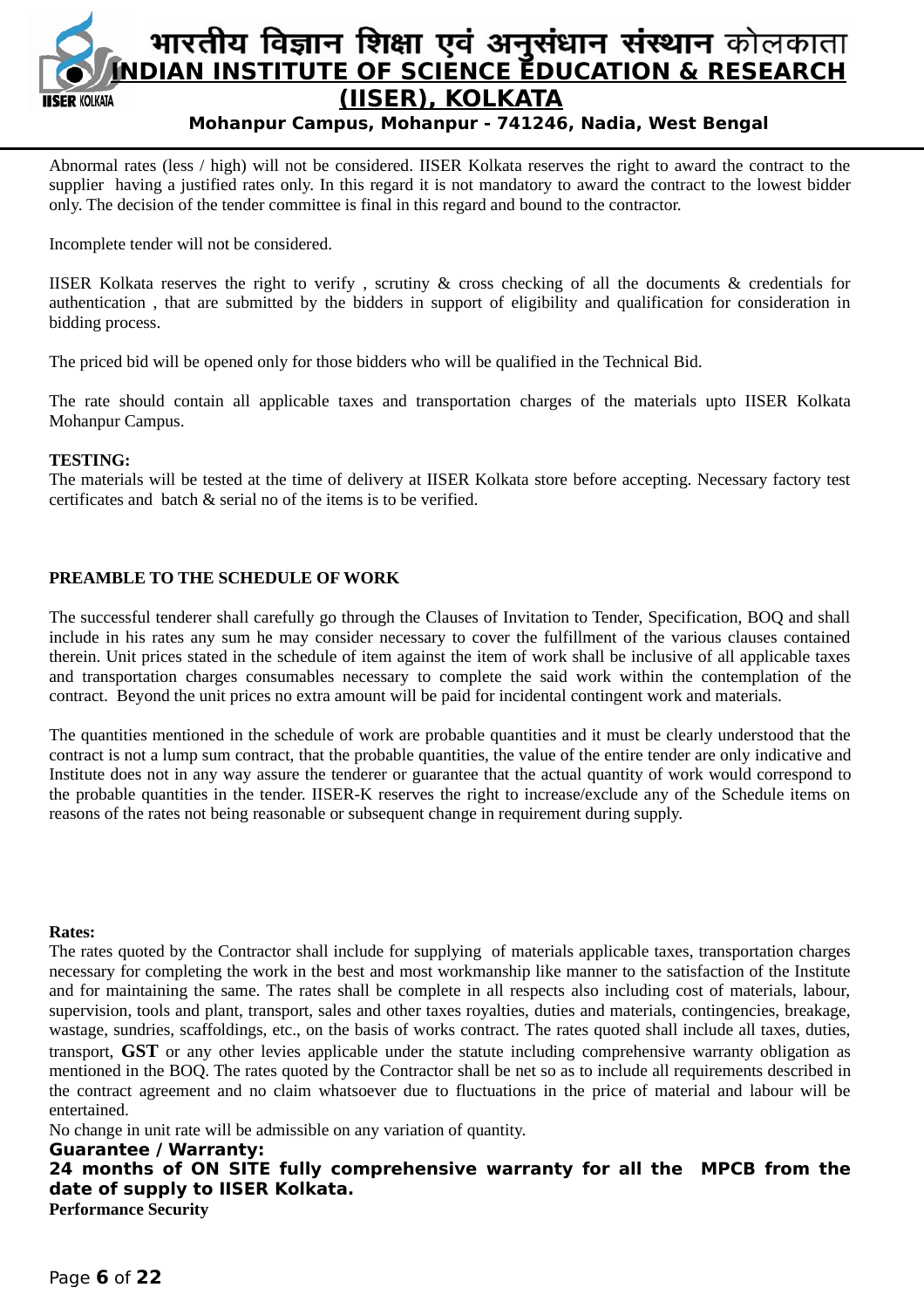

The performance security will be considered 3% of the awarded contract value and the contractor should submit in the form of a Demand draft/ Banker's Cheque/Bank Guarantee drawn on scheduled Commercial Bank based in India and should be in favour of "IISER KOLKATA" payable at Kolkata in original.

#### **Performance Security submitted in for of PBG shall remain valid until the expiry of the defect liability of 24 months from date of supply**

Performance Security money submitted in form of DD/Cheque shall be refunded after expiry of defect liability

Failure of the successful bidder to comply with the requirement shall constitute sufficient grounds for the annulment of the award and forfeiture of the bid security, in which event the Institute may make the award to the next lowest evaluated bidder or call for new bids*.*

#### **Completion Period**

The job should be completed within 30 days from the date of issuance of Work Order letter. No extension shall be granted to the contractor unless the reasons are beyond his control and the engineer in-charge is satisfied

#### **Payment term:**

100% payment will be made on receipt of completion of supply in good condition and verification thereof subject to inspection of materials and Guarantee Certificates. Also subject to submission of 3% Bank Guarantee as per terms.

No advance payment considered during the work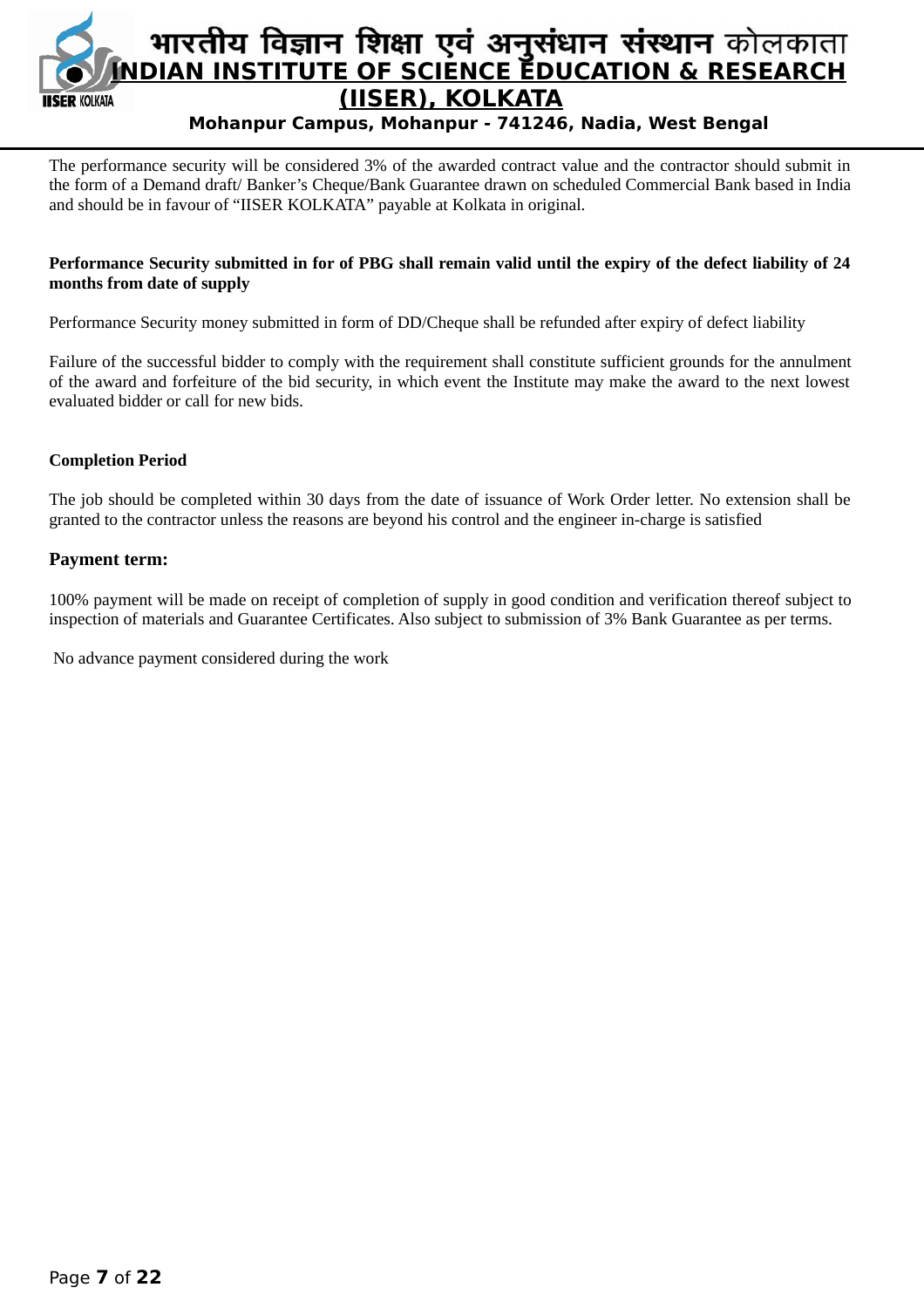

#### **Annexure-I**

# **To be signed by the bidder and same signatory competent / authorized to sign the relevant contract on behalf of IISER-KOLKATA.**

#### **INTEGRITY AGREEMENT**

| Ωf |  |  |  |  |  |
|----|--|--|--|--|--|

#### **BETWEEN**

Director, IISER-KOLKATA represented through Superintendent Engineer, IWD, IISER-KOLKATA, Mohanpur Campus, Mohanpur – 741246, Dist. Nadia, West Bengal, (Hereinafter referred as the **'Principal/Owner**', which expression shall unless repugnant to the meaning or context hereof include its successors and permitted assigns)

#### **AND**

……………………………................................................................................................................................................ .... *(Name and Address of the Individual/firm/Company)* through

………………………….......................................................................................................................................... *(Details of duly authorized signatory)*

(Hereinafter referred to as the "**Bidder/Contractor**" and which expression shall unless repugnant to the meaning or context hereof include its successors and permitted assigns) **Preamble**

WHEREAS the Principal / Owner has floated the Tender [NIT No: IISER-K/IWD/Elect./Store/MPCB/22-23/02 (hereinafter referred to as "**Tender/Bid**") and intends toward, under laid down organizational procedure, contract for **'Supply of MPCB at store of IISER- Kolkata Mohanpur Campus.'** hereinafter referred to as the "**Contract**".

AND WHEREAS the Principal/Owner values full compliance with all relevant laws of the land, rules, regulations, economic use of resources and offairness/transparency in its relation with its Bidder(s) and Contractor(s). Page **8** of **22**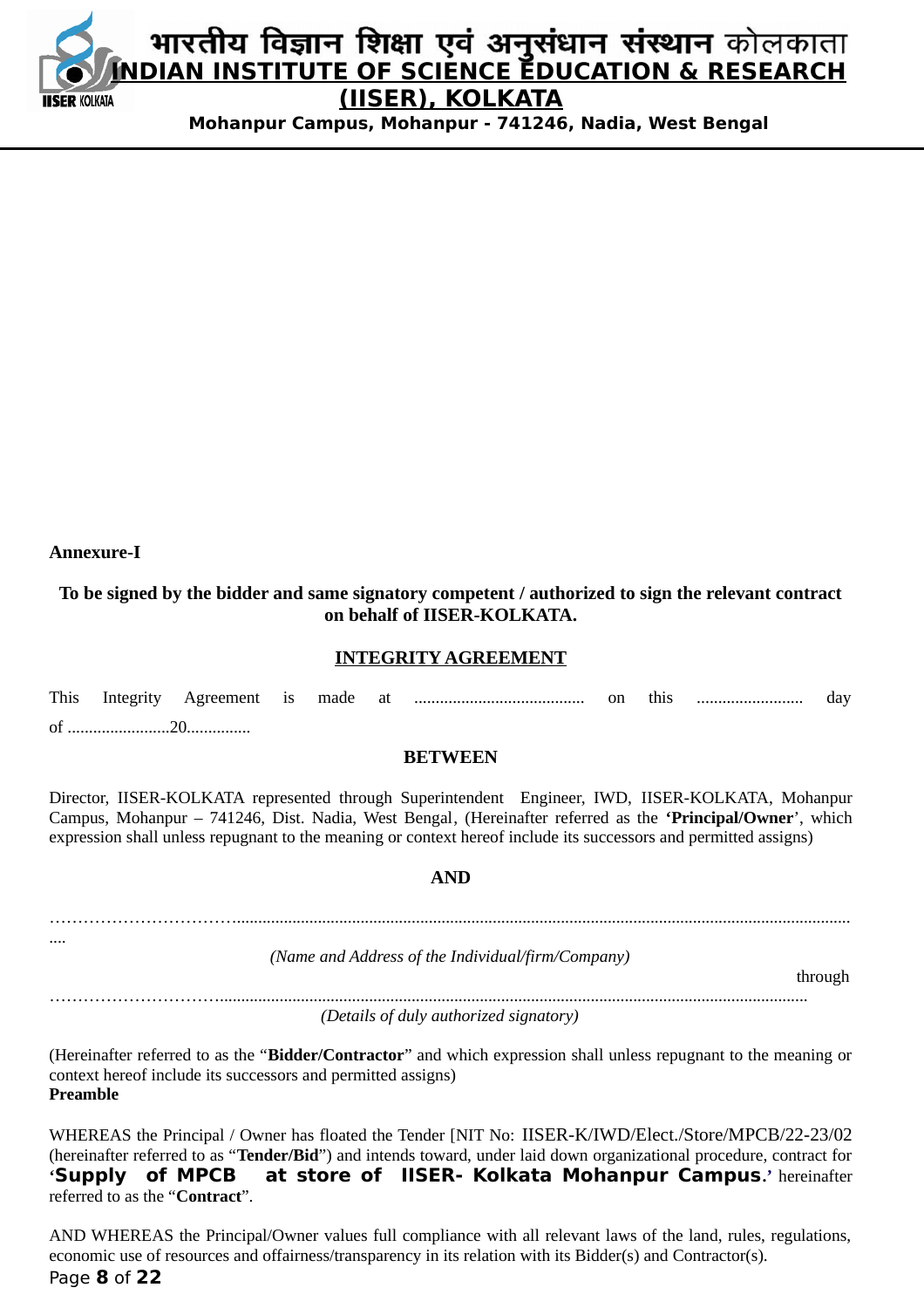

AND WHEREAS to meet the purpose aforesaid both the parties have agreed to enter into this Integrity Agreement (hereinafter referred to as "**Integrity Pact**" or **"Pact**"), the terms and conditions of which shall also be read as integral part and parcel of the Tender/Bid documents and Contract between the parties.

NOW, THEREFORE, in consideration of mutual covenants contained in this Pact, the parties hereby agree as follows and this Pact witnesses as under:

#### **Article 1: Commitment of the Principal/Owner**

- 1. The Principal/Owner commits itself to take all measures necessary to prevent corruption and to observe the following principles :
	- a. No employee of the Principal/Owner, personally or through any of his/her family members, will in connection with the Tender, or the execution of the Contract, demand, take a promise for or accept, for self or third person, any material or immaterial benefit which the person is not legally entitled to.
	- b. The Principal/Owner will, during the Tender process, treat all Bidder(s) with equity and reason. The Principal/Owner will, in particular, before and during the Tender process, provide to all Bidder(s) the same information and will not provide to any Bidder(s) confidential / additional information through which the Bidder(s) could obtain an advantage in relation to the Tender process or the Contract execution.
	- c. The Principal/Owner shall endeavour to exclude from the Tender process any person, whose conduct in the past has been of biased nature.
- 2. If the Principal/Owner obtains information on the conduct of any of its employees which is a criminal offence under the Indian Penal code (IPC)/Prevention of Corruption Act, 1988 (PC Act) or is in violation of the principles herein mentioned or if there be a substantive suspicion in this regard, the Principal/Owner will inform the Chief Vigilance Officer and in addition can also initiate disciplinary actions as per its internal laid down policies and procedures.

#### **Article 2: Commitment of the Bidder(s)/Contractor(s)**

1. It is required that each Bidder/Contractor (including their respective officers, employees and agents) adhere to the highest ethical standards, and report to the Government / Department all suspected acts of **fraud or corruption or Coercion or Collusion** of which it has knowledge or becomes aware, during the tendering process and throughout the negotiation or award of a contract.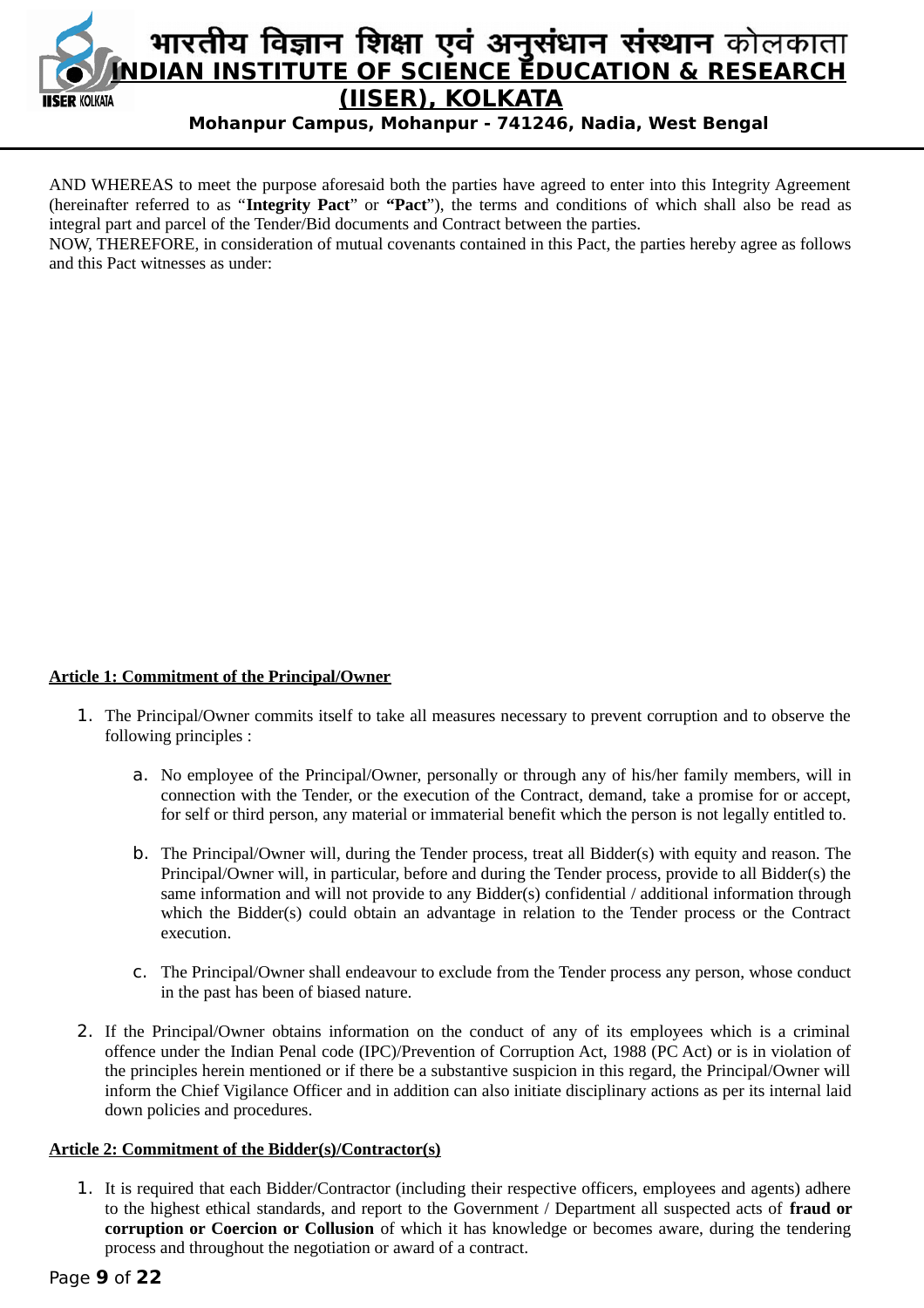

# भारतीय विज्ञान शिक्षा एवं अनुसंधान संस्थान कोलकाता **INDIAN INSTITUTE OF SCIENCE EDUCATION & RESEARCH (IISER), KOLKATA**

**Mohanpur Campus, Mohanpur - 741246, Nadia, West Bengal**

- a) The Bidder(s)/Contractor(s) commits himself to take all measures necessary to prevent corruption. He commits himself to observe the following principles during his participation in the Tender process and during the Contract execution :
- b) The Bidder(s)/Contractor(s) will not, directly or through any other person or firm, offer, promise or give to any of the Principal/Owner's employees involved in the Tender process or execution of the Contract or to any third person any material or other benefit which he/she is not legally entitled to, in order to obtain in exchange any advantage of any kind whatsoever during the Tender process or during the execution of the Contract.
- c) The Bidder(s)/Contractor(s) will not enter with other Bidder(s) into any undisclosed agreement or understanding, whether formal or informal. This applies in particular to prices, specifications, certifications, subsidiary contracts, submission or non-submission of bids or any other actions to restrict competitiveness or to cartelize in the bidding process.
- d) The Bidder(s)/Contractor(s) will not commit any offence under the relevant IPC/PC Act. Further the Bidder(s)/Contract(s) will not use improperly, (for the purpose of competition or personal gain), or pass on to others, any information or documents provided by the Principal/Owner as part of the business relationship, regarding plans, technical proposals and business details, including information contained or transmitted electronically.
- e) The Bidder(s)/Contractor(s) of foreign origin shall disclose the names and addresses of agents/representatives in India, if any. Similarly Bidder(s)/Contractor(s) of Indian Nationality shall disclose names and addresses of foreign agents/representatives, if any. Either the Indian agent on behalf of the foreign principal or the foreign principal directly could bid in a tender but not both. Further, in cases where an agent participate in a tender on behalf of one manufacturer, he shall not be allowed to quote on behalf of another manufacturer along with the first manufacturer in a subsequent/parallel tender for the same item.
- f) The Bidder(s)/Contractor(s) will, when presenting his bid, disclose any and all payments he has made, is committed to or intends to make to agents, brokers or any other intermediaries in connection with the award of the Contract.
- 3. The Bidder(s)/Contractor(s) will not instigate third persons to commit offences outlined above or be an accessory to such offences.
- 4. The Bidder(s)/Contractor(s) will not, directly or through any other person or firm indulge in fraudulent practice **means a willful misrepresentation or omission of facts or submission of fake/forged documents in order to induce public official to act in reliance thereof, with the purpose of obtaining unjust advantage by or causing damage to justified interest of others and/or to influence the procurement process to the detriment of the Government interests.**

5. The Bidder(s)/Contractor(s) will not, directly or through any other person or firm use Coercive Practices (means the act of obtaining something, compelling an action or influencing a decision through intimidation, threat or the use of force directly or indirectly, where potential or actual injury may befall upon a person, his/ her reputation or property to influence their participation in the tendering process).

#### **Article 3: Consequences of Breach**

Without prejudice to any rights that may be available to the Principal/Owner under law or the Contract or its established policies and laid down procedures, the Principal/Owner shall have the following rights in case of breach of this Integrity Pact by the Bidder(s)/Contractor(s) and the Bidder/ Contractor accepts and undertakes to respect and uphold the Principal/Owner's absolute right:

1. If the Bidder(s)/Contractor(s), either before award or during execution of Contract has committed a transgression through a violation of Article 2 above or in any other form, such as to put his reliability or

#### Page **10** of **22**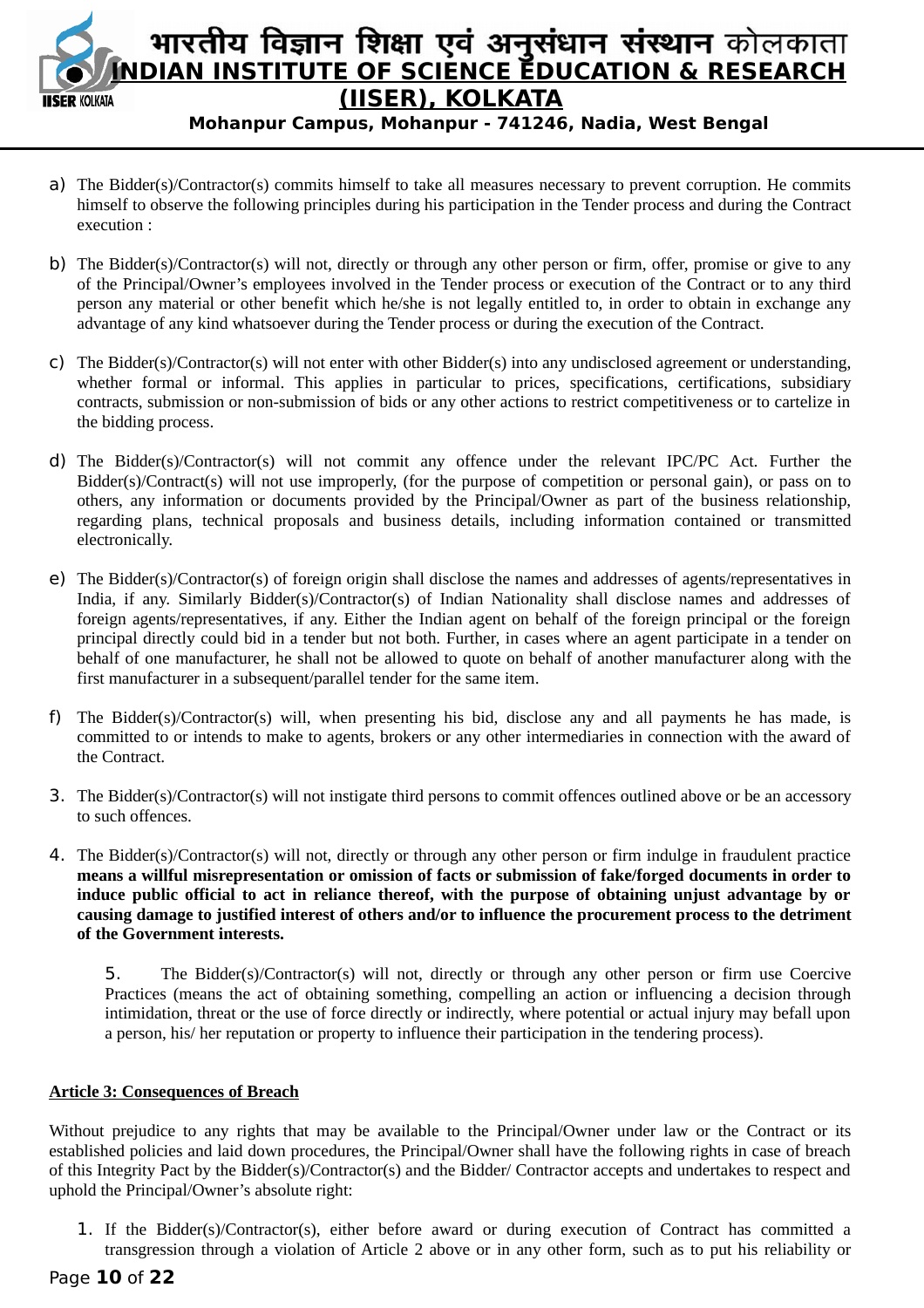

credibility in question, the Principal/Owner after giving 14 days notice to the contractor shall have powers to disqualify the Bidder(s)/Contractor(s) from the Tender process or terminate/determine the Contract, if already executed or exclude the Bidder/Contractor from future contract award processes. The imposition and duration of the exclusion will be determined by the severity of transgression and determined by the Principal/Owner. **Such exclusion may be forever or for a limited period as decided by the Principal/Owner.**

- 2. **Forfeiture of Performance Guarantee/Security Deposit**: If the Principal/Owner has disqualified the Bidder(s) from the Tender process prior to the award of the Contract or terminated/determined the Contract or has accrued the right to terminate/determine the Contract according to Article 3(1), the Principal/Owner apart from exercising any legal rights that may have accrued to the Principal/Owner, may in its considered opinion forfeit the entire amount of Performance Guarantee and Security Deposit of the Bidder/Contractor.
- 3. **Criminal Liability:** If the Principal/Owner obtains knowledge of conduct of a Bidder or Contractor, or of an employee or a representative or an associate of a Bidder or Contractor which constitutes corruption within the meaning of IPC Act, or if the Principal/Owner has substantive suspicion in this regard, the Principal/Owner will inform the same to law enforcing agencies for further investigation.

#### **Article 4: Previous Transgression**

- 1. The Bidder declares that no previous transgressions occurred in the last 5 years with any other Company in any country confirming to the anticorruption approach or with Central Government or State Government or any other Central/State Public Sector Enterprises in India that could justify his exclusion from the Tender process.
- 2. If the Bidder makes incorrect statement on this subject, he can be disqualified from the Tender process or action can be taken for banning of business dealings/ holiday listing of the Bidder/Contractor as deemed fit by the Principal/ Owner.
- 3. If the Bidder/Contractor can prove that he has resorted / recouped the damage caused by him and has installed a suitable corruption prevention system, the Principal/Owner may, at its own discretion, revoke the exclusion prematurely.

#### **Article 5: Equal Treatment of all Bidders/Contractors/Subcontractors**

- 1. The Bidder(s)/Contractor(s) undertake(s) to demand from all subcontractors a commitment in conformity with this Integrity Pact. The Bidder/Contractor shall be responsible for any violation(s) of the principles laid down in this agreement/Pact by any of its Subcontractors/sub-vendors.
- 2. The Principal/Owner will enter into Pacts on identical terms as this one with all Bidders and Contractors.
- 3. The Principal/Owner will disqualify Bidders, who do not submit, the duly signed Pact between the Principal/Owner and the bidder, along with the Tender or violate its provisions at any stage of the Tender process, from the Tender process.

#### **Article 6- Duration of the Pact**

#### Page **11** of **22**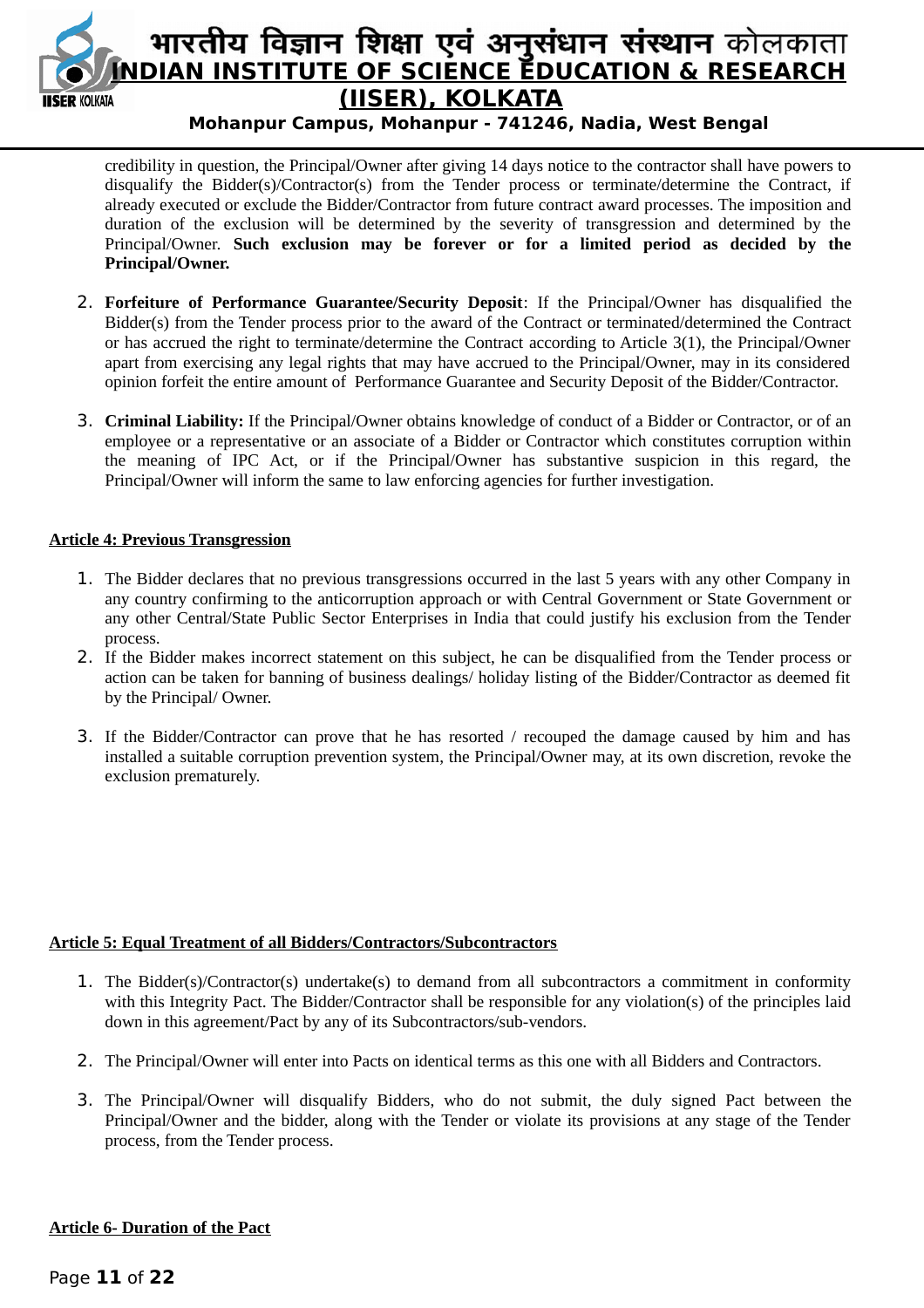

This Pact begins when both the parties have legally signed it. It expires for the Contractor/Vendor 12 months after the completion of work under the contract or till the continuation of defect liability period, whichever is more and for all other bidders, till the Contract has been awarded.

If any claim is made/lodged during the time, the same shall be binding and continue to be valid despite the lapse of this Pacts as specified above, unless it is discharged/determined by the Competent Authority, IISER-KOLKATA.

#### **Article 7- Other Provisions**

- 1. This Pact is subject to Indian Law, place of performance and jurisdiction is the **Head quarters of the Division** of the Principal/Owner, who has floated the Tender.
- 2. Changes and supplements need to be made in writing. Side agreements have not been made.
- 3. If the Contractor is a partnership or a consortium, this Pact must be signed by all the partners or by one or more partner holding power of attorney signed by all partners and consortium members. In case of a Company, the Pact must be signed by a representative duly authorized by board resolution.
- 4. Should one or several provisions of this Pact turn out to be invalid; the remainder of this Pact remains valid. In this case, the parties will strive to come to an agreement to their original intensions.
- 5. It is agreed term and condition that any dispute or difference arising between the parties with regard to the terms of this Integrity Agreement / Pact, any action taken by the Owner/Principal in accordance with this **Integrity Agreement/ Pact or interpretation thereof shall not be subject to arbitration.**

#### **Article 8- LEGAL AND PRIOR RIGHTS**

All rights and remedies of the parties hereto shall be in addition to all the other legal rights and remedies belonging to such parties under the Contract and/or law and the same shall be deemed to be cumulative and not alternative to such legal rights and remedies aforesaid. For the sake of brevity, both the Parties agree that this Integrity Pact will have precedence over the Tender/Contact documents with regard any of the provisions covered under this Integrity Pact.

IN WITNESS WHEREOF the parties have signed and executed this Integrity Pact at the place and date first above mentioned in the presence of following witnesses:

............................................................... *(For and on behalf of Principal/Owner)*

................................................................. *(For and on behalf of Bidder/Contractor)*

WITNESSES :

1. ................................................................................... *(signature, name and address)*

2. ................................................................................. *(signature, name and address)*

Place:

Dated :

Page **12** of **22**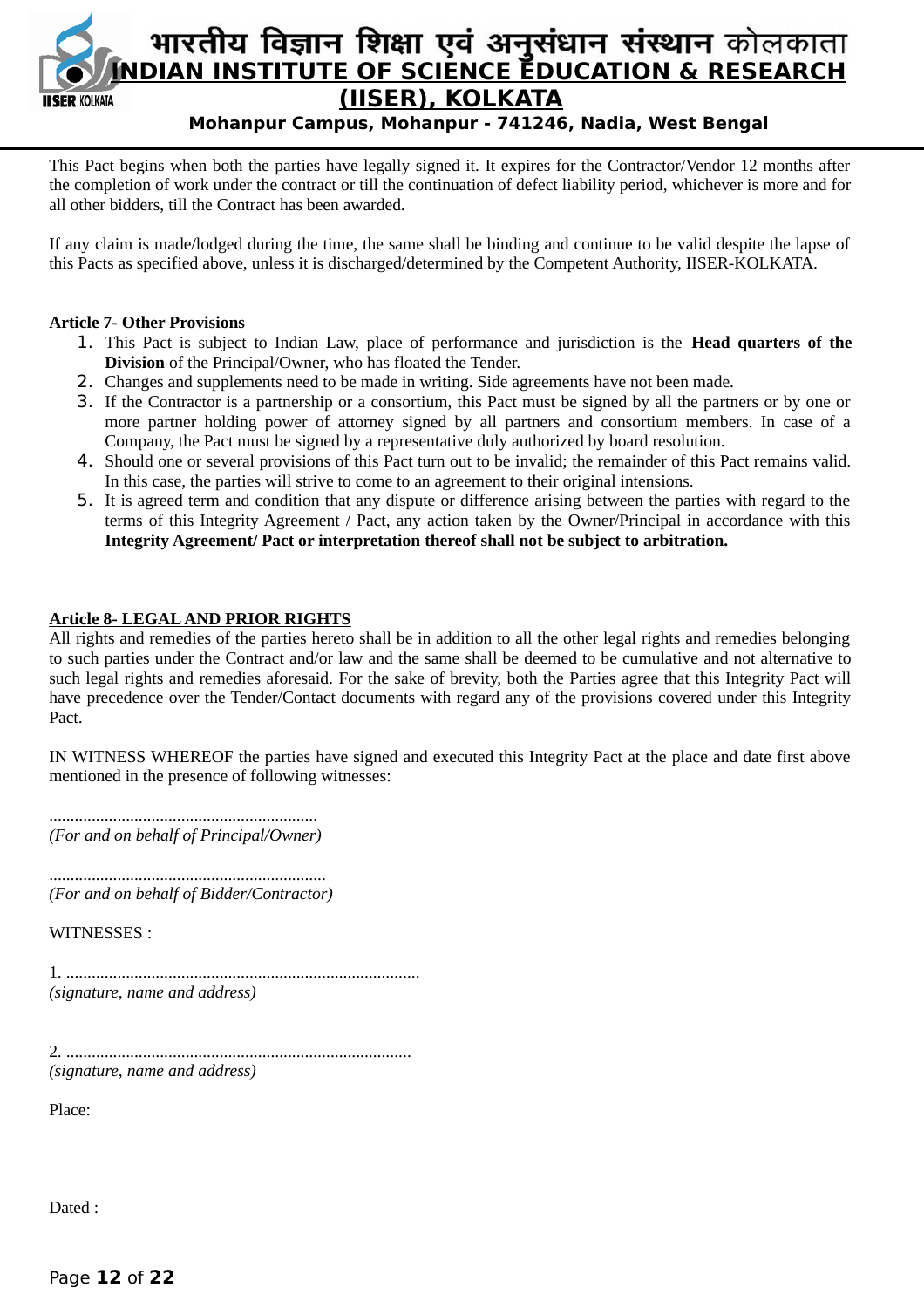

#### **Annexure-II (Draft of letter to be submitted by the tenderer in Part-I of Tenders)**

#### **(Technical bid)**

To, The Superintendent Engineer, IWD, IISER-KOLKATA, Mohanpur Campus, Nadia.

# Sub: Submission of Tender for the work of **'Supply of MPCB at store of IISER- Kolkata Mohanpur Campus'**

Dear Sir,

I/We acknowledge that IISER-KOLKATA is committed to follow the principles thereof as enumerated in the Integrity Agreement enclosed with the tender/bid document.

I/We agree that the Notice Inviting Tender (NIT) is an invitation to offer made on the condition that I/We will sign the enclosed integrity Agreement, which is an integral part of tender documents, failing which I/We will stand disqualified from the tendering process. I/We acknowledge that THE MAKING OF THE BID SHALL BEREGARDED AS AN UNCONDITIONAL AND ABSOLUTE ACCEPTANCE of this condition of the NIT.

I/We confirm acceptance and compliance with the Integrity Agreement in letter and spirit and further agree that execution of the said Integrity Agreement shall be separate and distinct from the main contract, which will come into existence when tender/bid is finally accepted by IISER-KOLKATA. I/We acknowledge and accept the duration of the Integrity Agreement, which shall be in the line with Article 1 of the enclosed Integrity Agreement.

I/We acknowledge that in the event of my/our failure to sign and accept the Integrity Agreement, while submitting the tender/bid, IISER-KOLKATA shall have un qualified, absolute and unfettered right to disqualify the tenderer/bidder and reject the tender/bids accordance with terms and conditions of the tender/bid.

Yours faithfully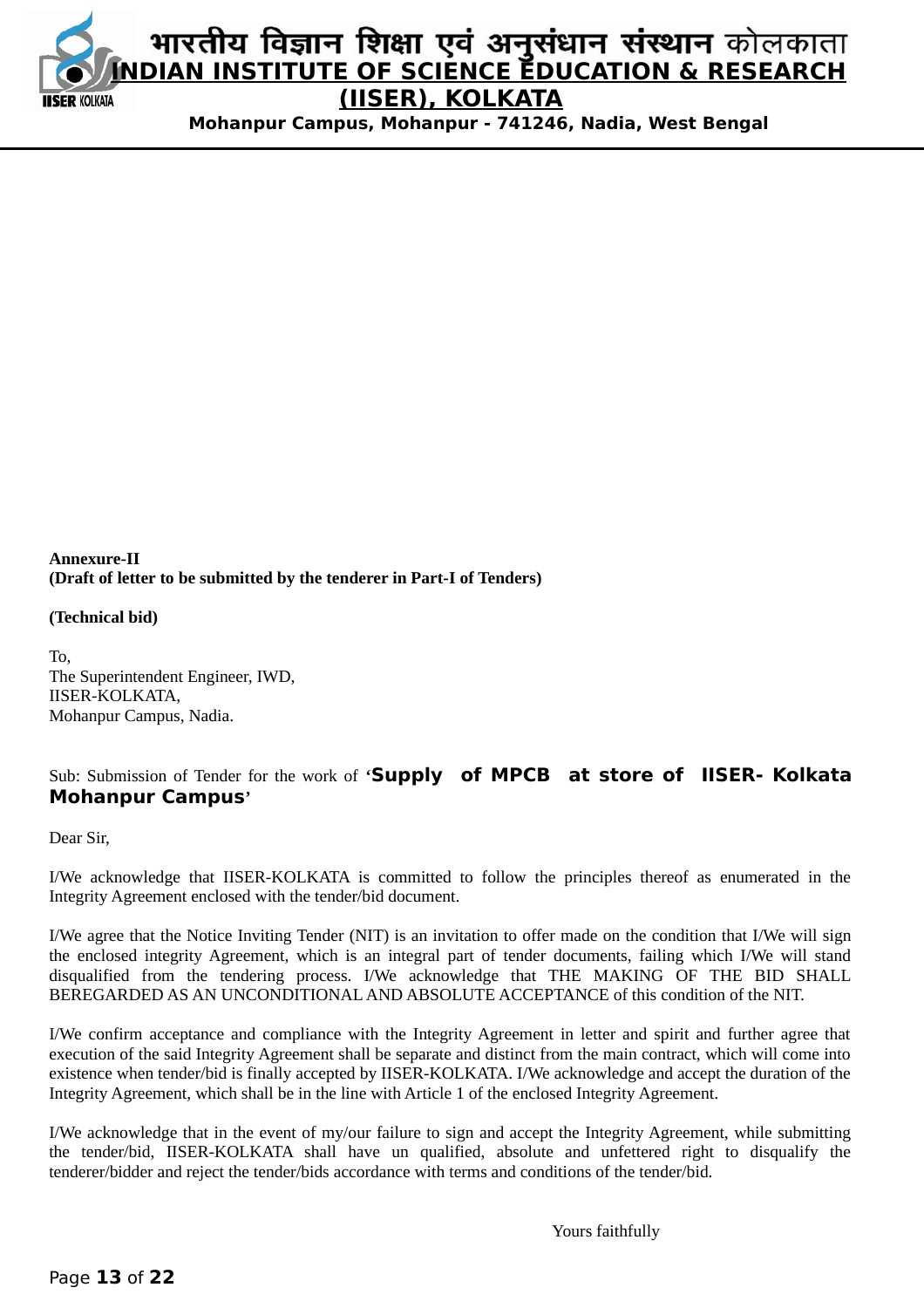

(Duly authorized signatory of the Bidder)

**ANNEXURE-III (Page 1 of 2)**

# **(BASIC INFORMATION)**

## **Pre-qualification criteria:**

| 1              | Name of the Contractor / Firm / Organization /<br>Company.                                                                                                  |                      |
|----------------|-------------------------------------------------------------------------------------------------------------------------------------------------------------|----------------------|
| $\overline{2}$ | Official Correspondence address at with contact<br>person's name, telephone number, mobile<br>number, E-mail etc. (Mandatory for regular<br>correspondence) |                      |
| 3              | Type of Firm / Organization, whether<br>proprietorship, partnership or private limited<br>company etc.                                                      |                      |
| $\overline{4}$ | Year of establishment                                                                                                                                       |                      |
| 5              | Name of the Proprietor / Partners / Directors in<br>Organization                                                                                            | a)<br>b)<br>c)<br>d) |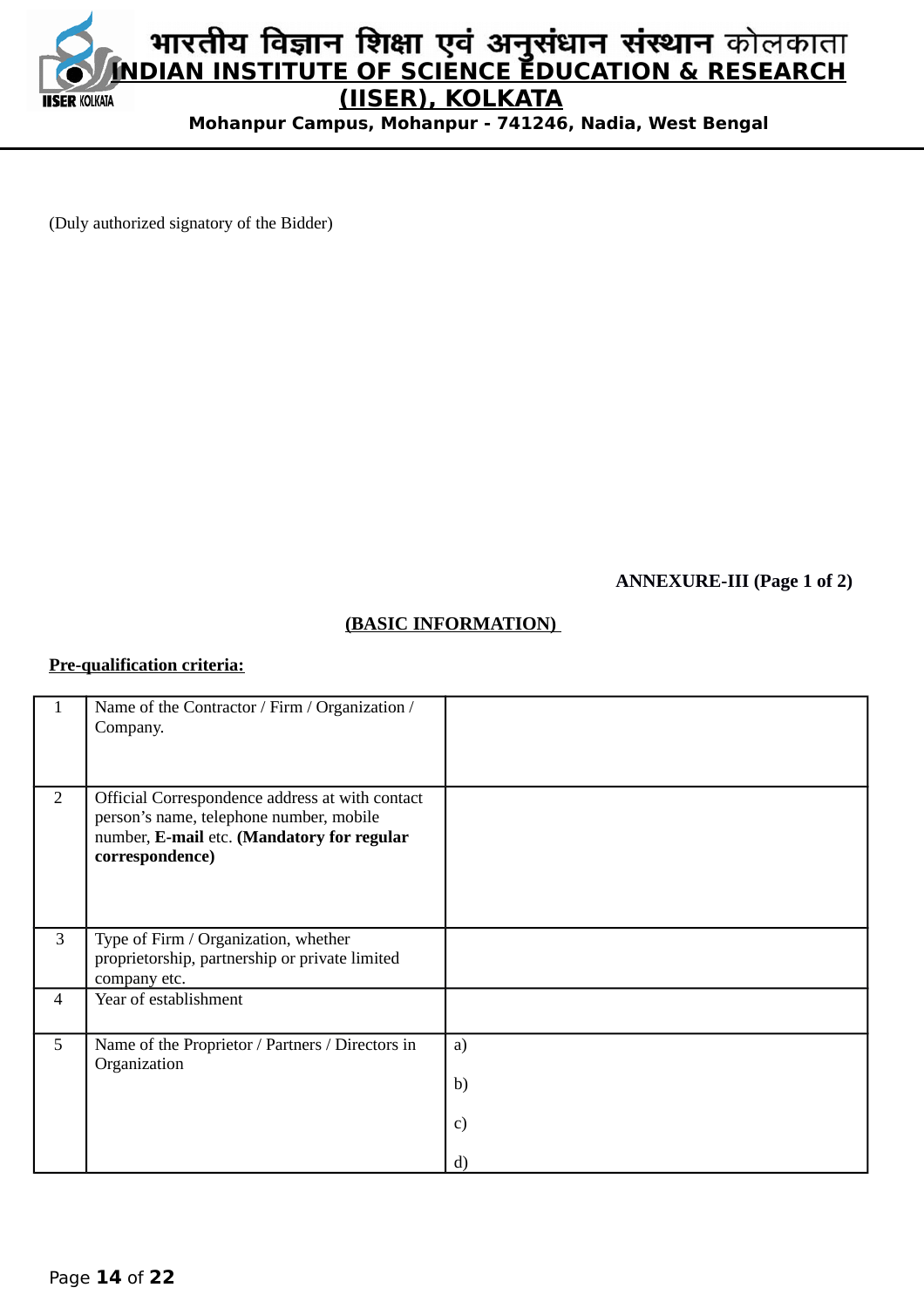# **INDIAN INSTITUTE OF SCIENCE EDUCATION & RESEARCH (IISER), KOLKATA IISER KOLKATA**

**Mohanpur Campus, Mohanpur - 741246, Nadia, West Bengal**

| 6 | a) Details of Registration (Firm, Company etc)                                                                                                |  |
|---|-----------------------------------------------------------------------------------------------------------------------------------------------|--|
|   | <b>Registering Authority</b><br>i.<br>ii.<br>Date<br>iii. Number                                                                              |  |
|   | b) Details of Trade license<br><b>Registering Authority</b><br>$\mathbf{1}$ .<br>ii.<br>Reg No.<br>iii. Date of issue.<br>iv. Date of expiry. |  |

#### **Signature of the Contractor / Authorized person on behalf of the Firm / Organization and Seal**

#### **ANNEXURE-III (Page 2 of 2)**

| 7  | a) Details of Income Tax Permanent<br>Account Number.<br>b) Details of GST                                                               |                                                       |
|----|------------------------------------------------------------------------------------------------------------------------------------------|-------------------------------------------------------|
| 8  | Annual turnover of the firm for last three years<br>(in Rs. 1.0 Lakhs)<br>(Furnish copies of Balance Sheet and Profit &<br>Loss Account) | a) For 2020-21:<br>b) For 2019-20:<br>c) For 2018-19: |
| 9  | IT returns of last Three assessment years<br>(Please enclose CA certified copy)                                                          |                                                       |
| 10 | Declaration Letter for Exemption of EMD                                                                                                  |                                                       |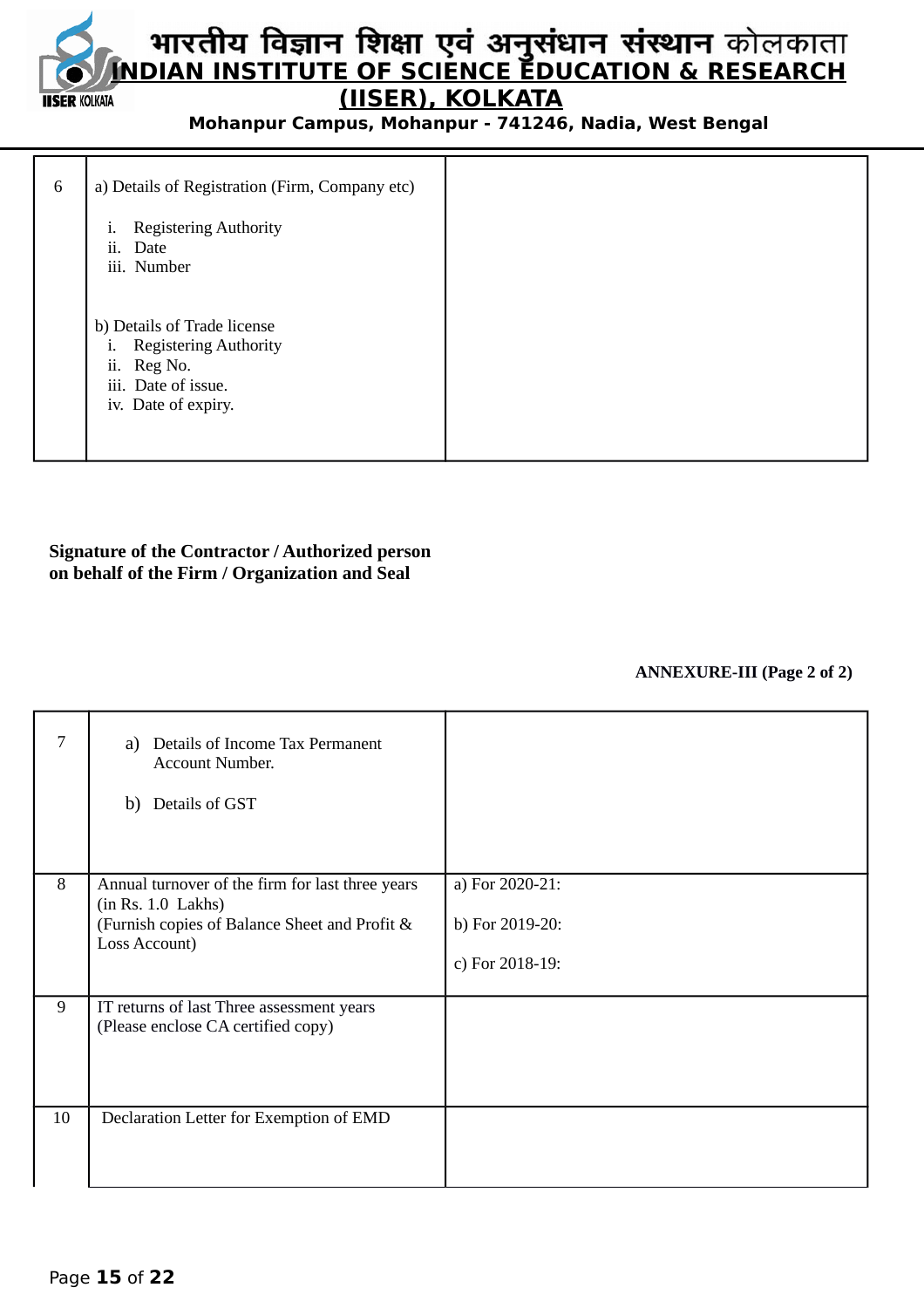

| 11 | Bank Account Details of the Bidder (Account<br>No. Bank Name & Branch, IFSC Code etc) |  |
|----|---------------------------------------------------------------------------------------|--|
|    |                                                                                       |  |

 **Signature of the Contractor / Authorized person on behalf of the Firm / Organization and Seal**

# **DETAILS REQUIRED FOR ELECTRONIC TRANSMISSION**

| A) Details of Account Holder:   |  |  |  |  |  |
|---------------------------------|--|--|--|--|--|
| Name of the Account             |  |  |  |  |  |
| Holder                          |  |  |  |  |  |
| <b>Complete Contact Address</b> |  |  |  |  |  |
|                                 |  |  |  |  |  |
|                                 |  |  |  |  |  |
|                                 |  |  |  |  |  |
| Mobile Number                   |  |  |  |  |  |
|                                 |  |  |  |  |  |
| Telephone Number                |  |  |  |  |  |
| <b>Email Address</b>            |  |  |  |  |  |
|                                 |  |  |  |  |  |
| <b>PAN Number</b>               |  |  |  |  |  |

| <b>B</b> ) Details of Bank: |  |
|-----------------------------|--|
| Name of the Bank            |  |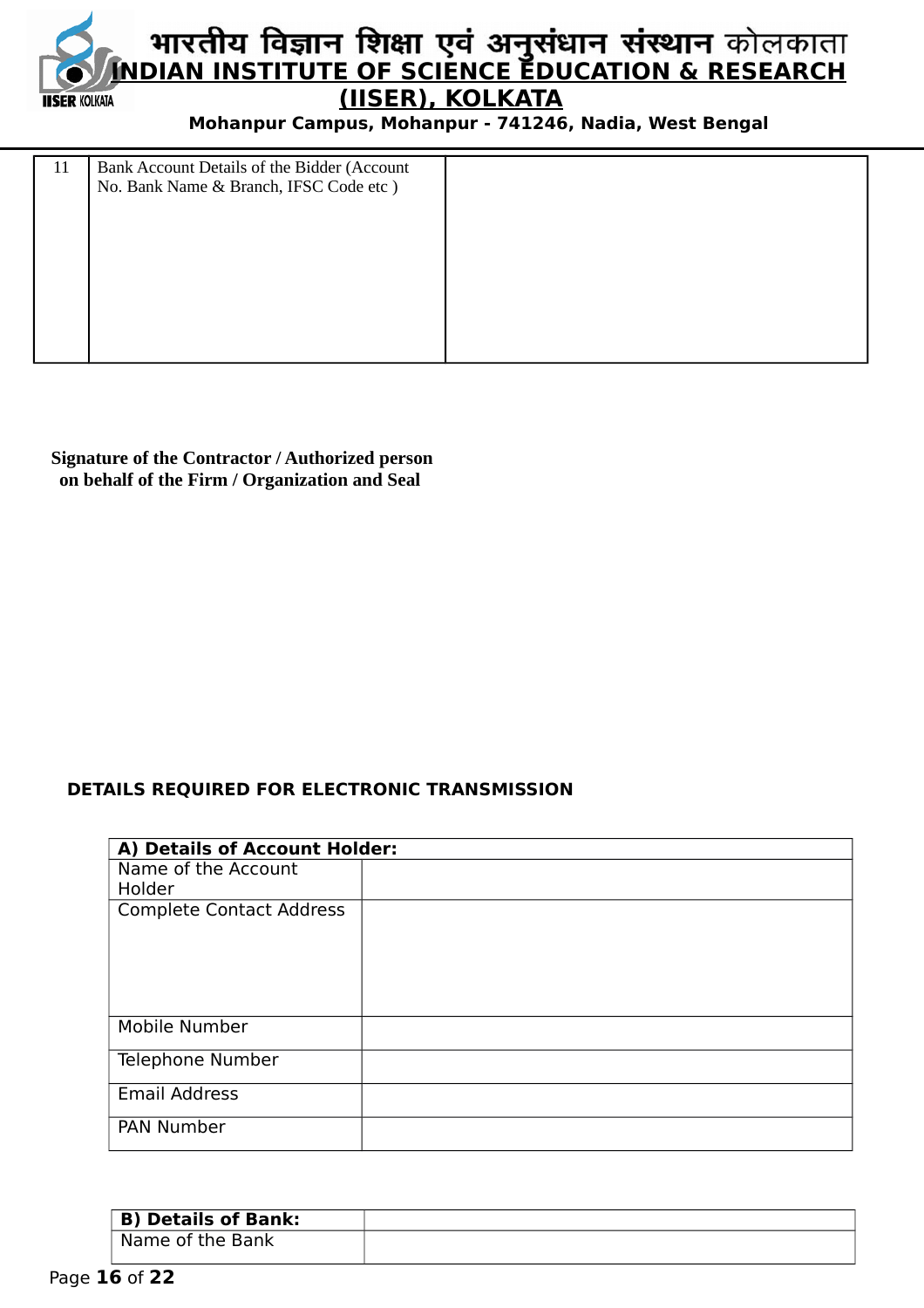

| <b>Branch Name</b>                       |  |
|------------------------------------------|--|
| Complete Address of the<br><b>Branch</b> |  |
| Telephone Number                         |  |
| <b>Email Address</b>                     |  |
| <b>Account Number</b>                    |  |
| Account Type                             |  |
| <b>IFS Code</b>                          |  |

nature of the Account Holder)

(Sig

# **Signature of the Contractor / Authorized person**

**on** one of the contract of the contract of the contract of the contract of the contract of the contract of the contract of the contract of the contract of the contract of the contract of the contract of the contract of th

# **behalf of the Firm / Organization and Seal**

#### **ANNEXURE - IV**

#### **Past Experience as per table given below:**

 *(Use Extra Sheet if required)*

| SI. | <b>Period of Contract</b> |    | Name of the  | <b>Type Of</b>  | <b>Value of Contract</b> | <b>Documentary</b> |
|-----|---------------------------|----|--------------|-----------------|--------------------------|--------------------|
| No. | From                      | To | organization | <b>Contract</b> |                          | evidence attached  |
|     |                           |    | with whom    |                 |                          | in support         |
|     |                           |    | worked       |                 |                          |                    |
|     |                           |    |              |                 |                          |                    |
|     |                           |    |              |                 |                          |                    |
|     |                           |    |              |                 |                          |                    |
|     |                           |    |              |                 |                          |                    |
|     |                           |    |              |                 |                          |                    |
|     |                           |    |              |                 |                          |                    |
|     |                           |    |              |                 |                          |                    |
|     |                           |    |              |                 |                          |                    |
|     |                           |    |              |                 |                          |                    |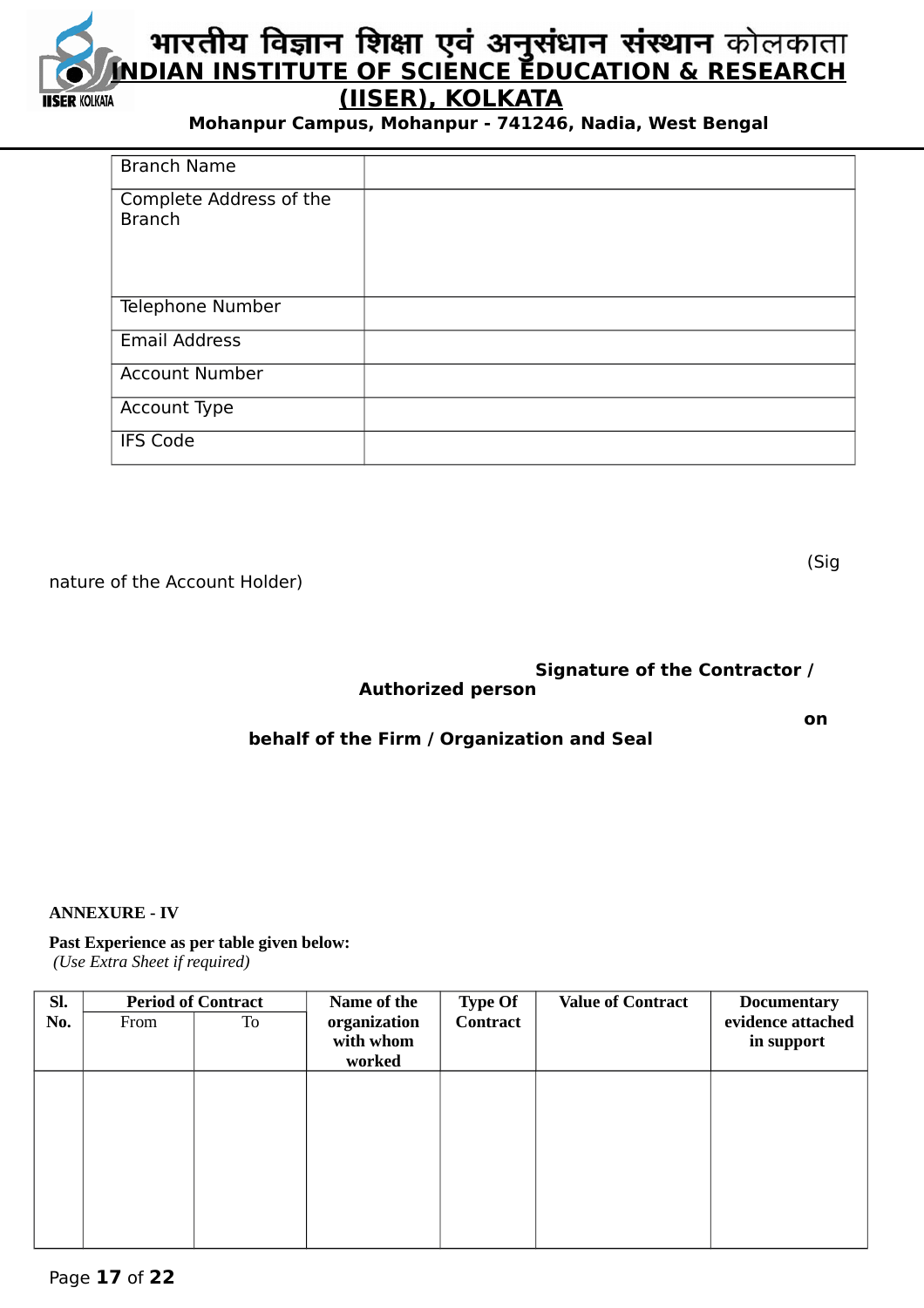

# **INDIAN INSTITUTE OF SCIENCE EDUCATION & RESEARCH (IISER), KOLKATA**

**Mohanpur Campus, Mohanpur - 741246, Nadia, West Bengal**

**Signature of the Contractor / Authorized person on behalf of the Firm / Organization and Seal**

**Annexure-V**

**SELF DECLARATION (for Local Content of Products, Services or Works) (On company letter head)**

**To The Director Indian Institute of Science Education and Research Kolkata Mohanpur- 741 246, Dist. Nadia, West Bengal**

1. With reference to Order no P.-45021/2/2017 PP (BE-II) dated 04.06.2020 of DPIIT, Ministry of Commerce and Industry, Govt. of India and order No F.No. 33(1)/2017- Page **18** of **22**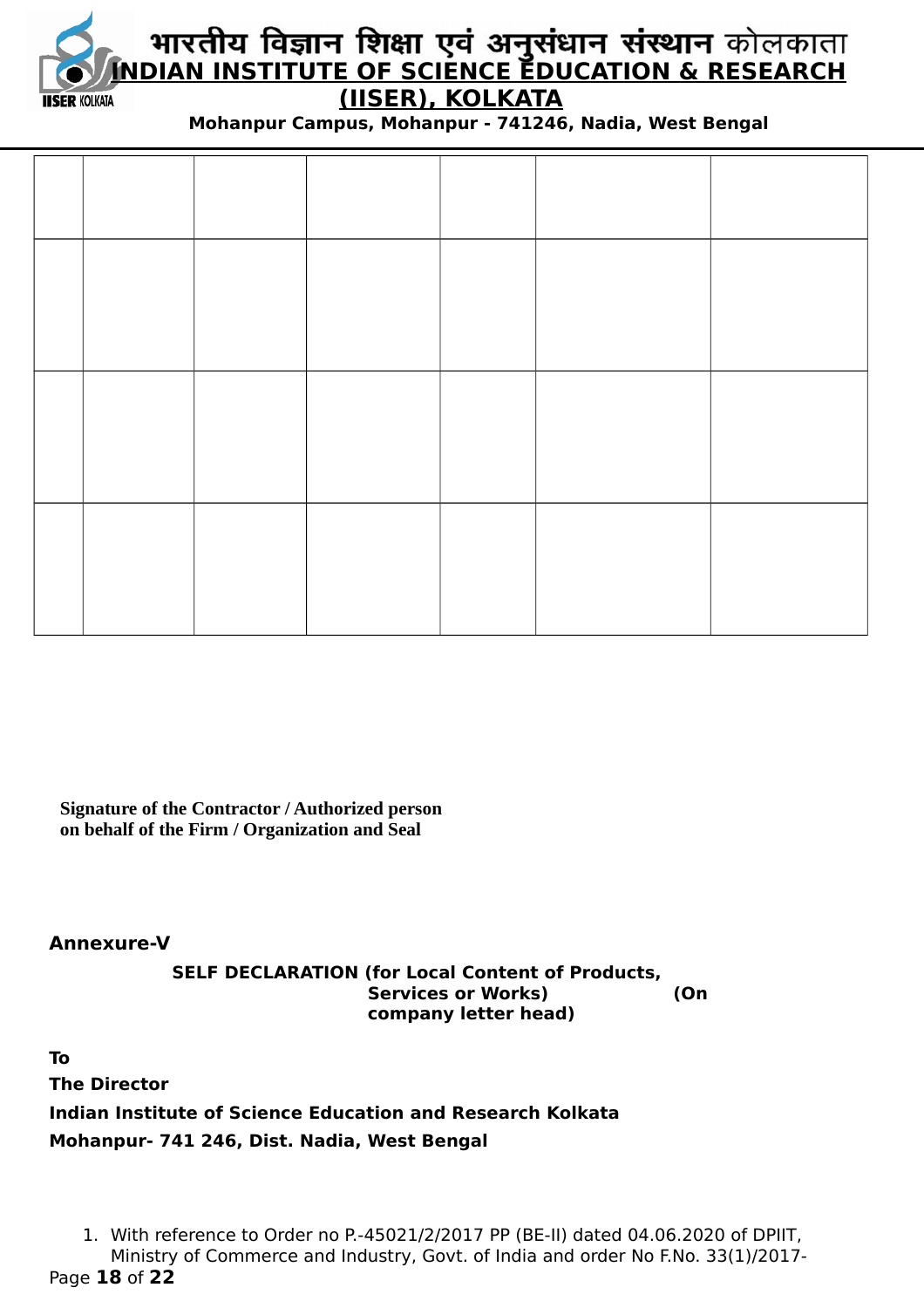

IPHW Ministry of Electronics and Information Technology, Government of India we fall under the following category of supplier( please **tick** the correct category) for the items for which this tender has been floated and being bided.



 2. We are solely responsible for the abovementioned declaration in respect of category of supplier. False declarations will be in breach of the Code of Integrity under Rule 175(1)(i)(h) of the General Financial Rules for which we may can be debarred for up to 2 years as per Rule 151(iii) of the General Financial Rules along with such other actions as may be permissible under law.

# **(Signature of the Authorized Person with Organization Seal)**

# **Note:**

- 1) In case of procurement value more than 10 crores, this certificate is to be issued by Statutory Auditor/Cost Auditor/ practicing Cost Accountant / practicing Chartered Accountant as applicable as per the aforesaid order).
- 2) In all the cases, the details of the location(s) at which the local value addition is made is to be provided along with this certification.

# **Annexure-VI**

# **Declaration letter for exemption of EMD**

| I/we hereby submit the following the declaration in lieu of submitting the EMD. |  |
|---------------------------------------------------------------------------------|--|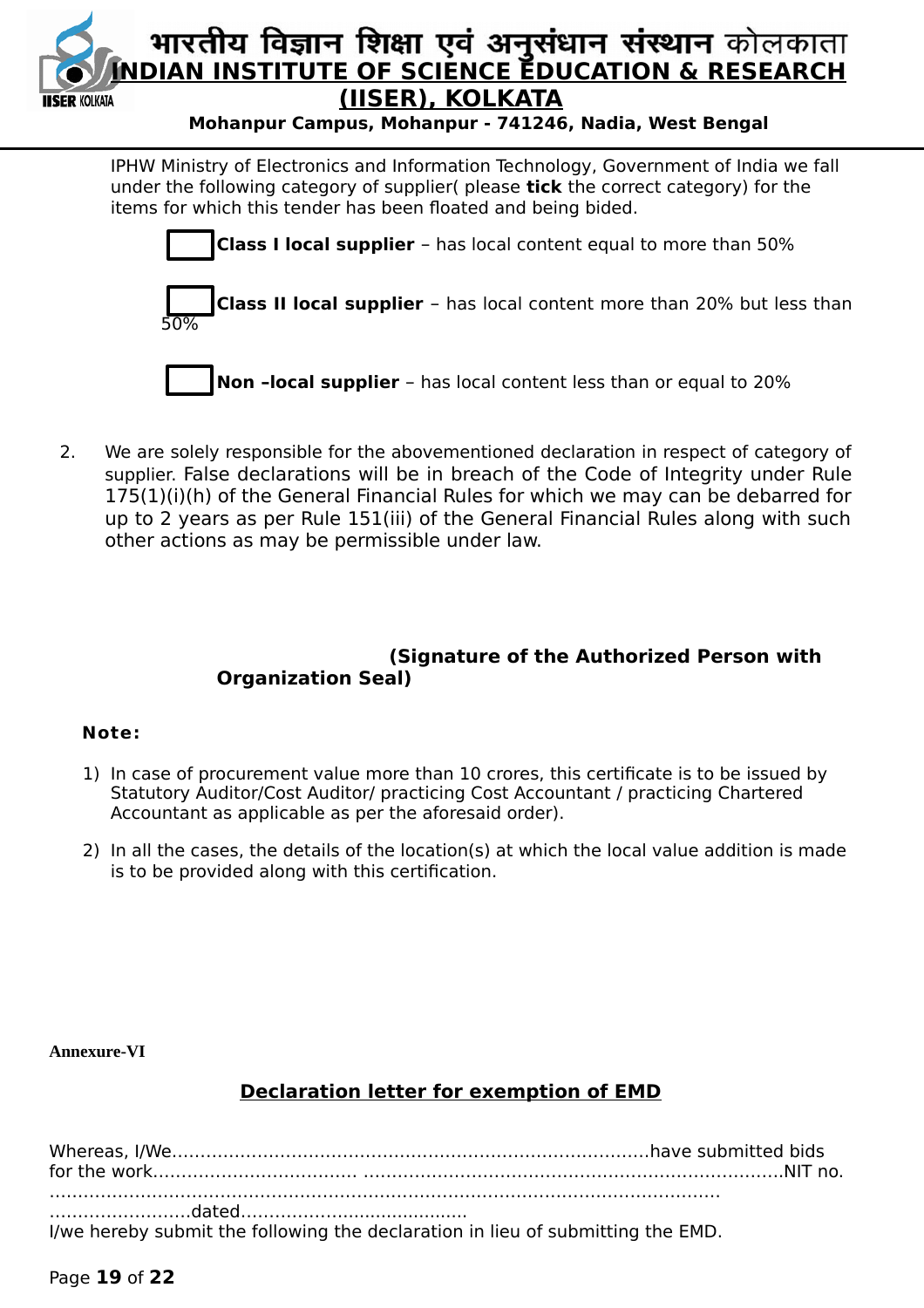

- 1. If after the opening of the tender, I/we withdraw or modify the bids during the validity period of tender specified in the tender documents.
- 2. If, after the award of work, I/we fail to sign the contract, or to submit the performance security before the deadline in the NIT documents.

I/we shall be suspended for one year and shall not be eligible to bid for IISER Kolkata tenders from date of issuance of suspension order.

Note: EMD will not be exempted without this letter.

**Signature of the Contractor / Authorized person On behalf of the Firm / Organization and Seal**

 **Annexure-VII**

**(Draft of letter to be submitted by the tenderer in Part-II of Tenders)**

**(Price Bid)**

To,

Page **20** of **22**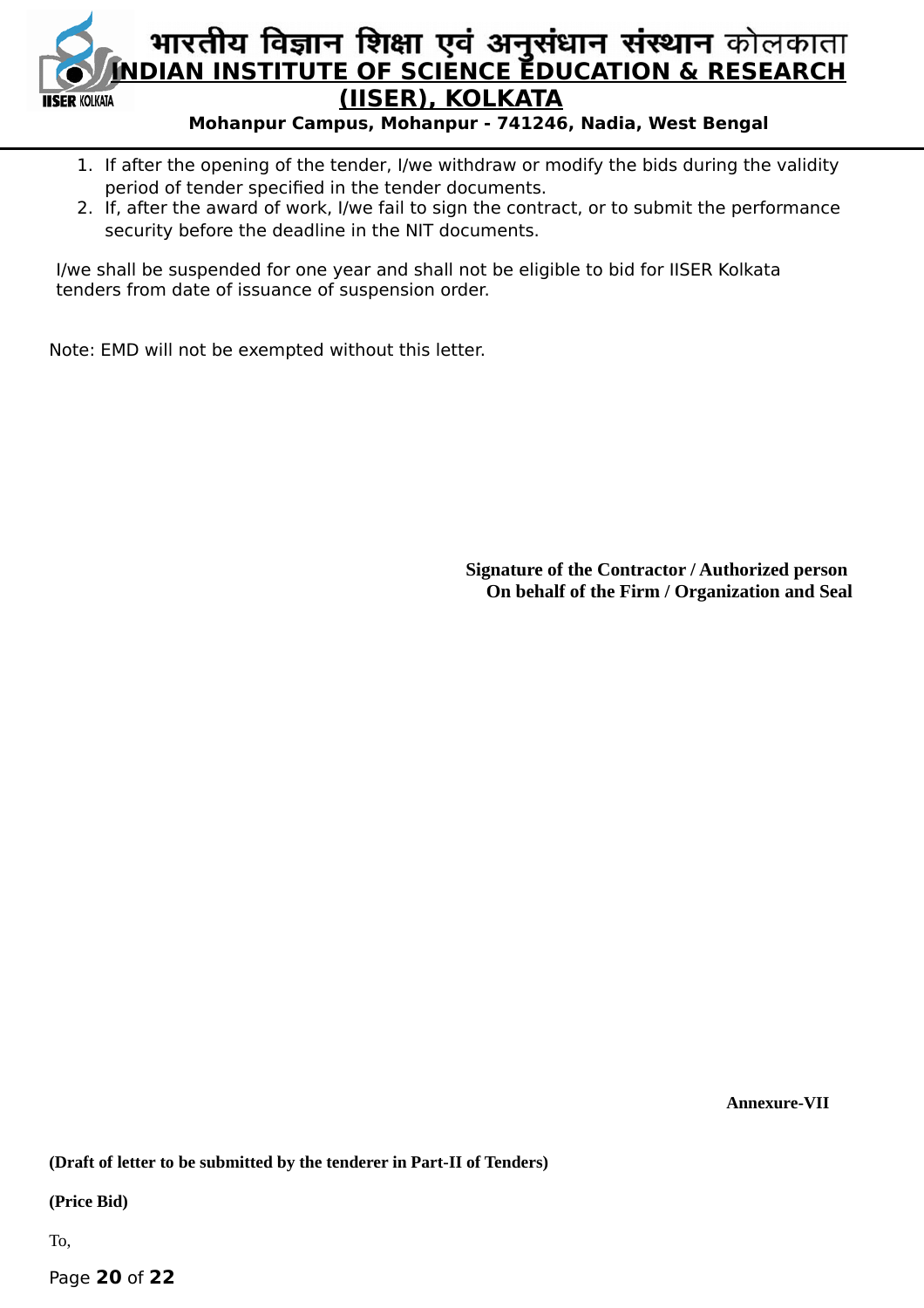

The Superintendent Engineer, IWD, IISER-KOLKATA, Mohanpur Campus, Nadia.

Sub: Submission of Tender for the work of **'Supply of MPCB at store of IISER- Kolkata Mohanpur Campus.'**

Dear Sir,

With reference to the above Notice Inviting Tender, having gone through and understood the scope of services and terms & conditions forming part of the tender, we hereby enclose our offer as per the schedule:

#### **SCHEDULE OF RATES**

| Particulars                                                                                       | <b>Total Quoted Amount (Inclusive of</b><br>GST) |
|---------------------------------------------------------------------------------------------------|--------------------------------------------------|
| <b>Total Value offered for</b><br>'Supply of MPCB at store of IISER-<br>Kolkata Mohanpur Campus.' | (Rs. In Figure)<br>(Rs. In Word)                 |

**Dated :** 

**Signature of the Contractor / Authorized person on behalf of the Firm / Organization and Seal**

 **Annexure-VIII**

**BOQ for Supply of MPCB at store of IISER- Kolkata Mohanpur Campus.**